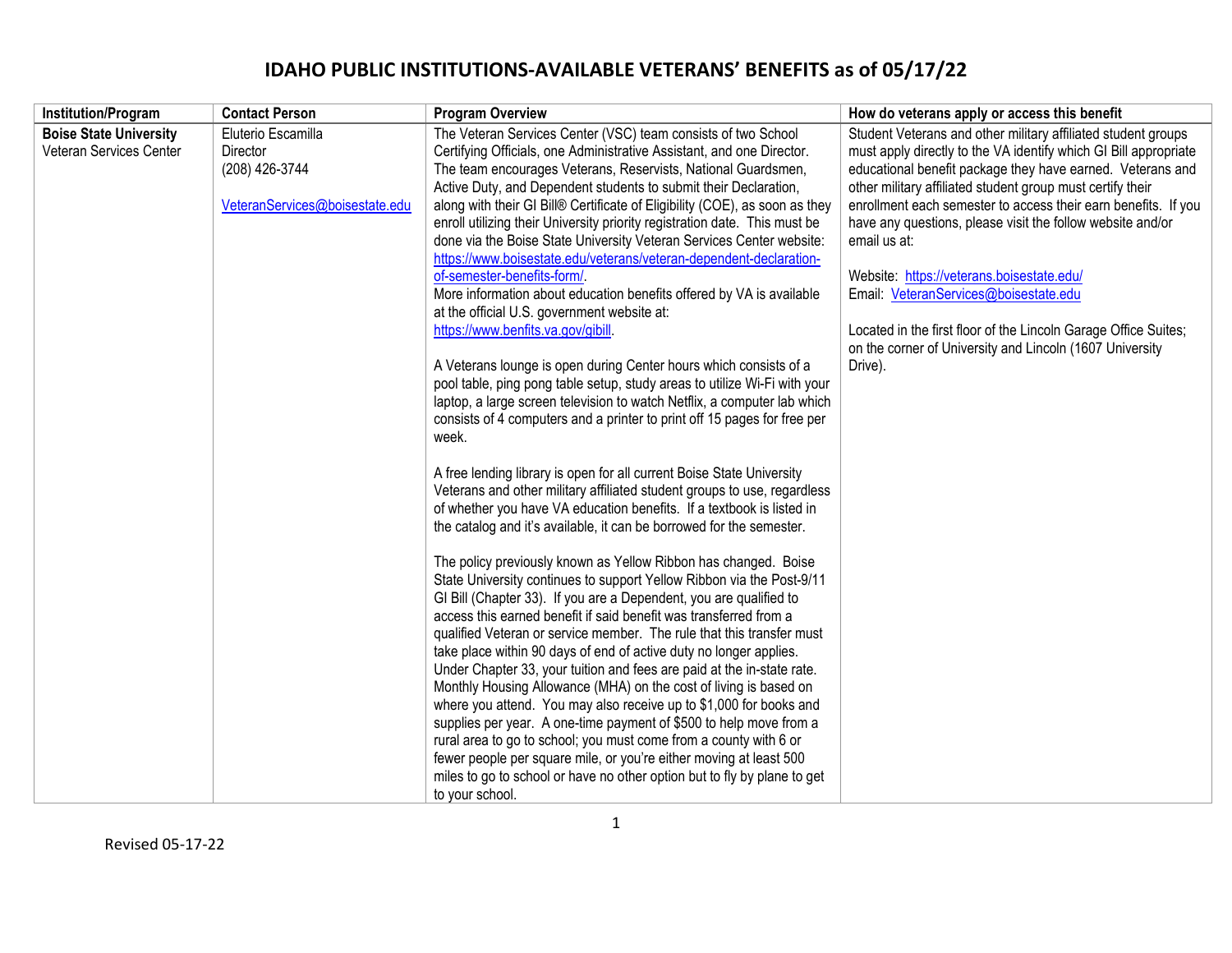| Institution/Program                                                                                          | <b>Contact Person</b>                                                       | <b>Program Overview</b>                                                                                                                                                                                                                                                                                                                                                                                                                                                                                                                                                                                                                                             | How do veterans apply or access this benefit                                                                                                                                                                                                                                                                                                                                                                                                                                                                                                                                                                                              |
|--------------------------------------------------------------------------------------------------------------|-----------------------------------------------------------------------------|---------------------------------------------------------------------------------------------------------------------------------------------------------------------------------------------------------------------------------------------------------------------------------------------------------------------------------------------------------------------------------------------------------------------------------------------------------------------------------------------------------------------------------------------------------------------------------------------------------------------------------------------------------------------|-------------------------------------------------------------------------------------------------------------------------------------------------------------------------------------------------------------------------------------------------------------------------------------------------------------------------------------------------------------------------------------------------------------------------------------------------------------------------------------------------------------------------------------------------------------------------------------------------------------------------------------------|
| <b>Boise State University</b><br><b>TRIO Veteran Student</b><br>Support Services (a TRIO<br>College Program) | Eluterio Escamilla<br>Director<br>(208) 426-3744<br>vsss@boisestate.edu     | The goal of the TRIO Veterans Student Support Services (VSSS)<br>Program is to provide academic support, assistance, and<br>encouragement to Veterans, Reservists, National Guardsmen, or<br>Active Duty students who are first-generation, limited income, or who<br>have a disability.<br>Services:<br>- Free individual tutoring for any freshman or sophomore level course.<br>- One-on-one advising<br>- Academic development skills training<br>- Career and major exploration<br>- Social and cultural opportunities<br>- Textbook support                                                                                                                   | To be eligible for the VSSS Program you must be:<br>- A Veteran, Reservist, National Guardsmen, or Active Duty<br>student<br>- A first-generation college student, or<br>- A financially limited college student, or<br>- A student with a documented disability.<br>Apply at:<br>https://www.boisestate.edu/education-triovsss/<br>Located in the first floor of the Lincoln Garage Office Suites;<br>on the corner of University.                                                                                                                                                                                                       |
| <b>Boise State University</b><br><b>VetSuccess on Campus</b>                                                 | Dr. Sean Burlile<br>(208) 426-3754<br>Sean.Burlile@va.gov                   | VetSuccess on Campus is a collaborative effort between the U.S.<br>Department of Veterans Affairs (VA) and Boise State University. The<br>VA has placed an experienced Vocational Rehabilitation Counselor<br>(Sean Burlile) on the Boise State campus to help student Veterans<br>successfully transition from military life through their college<br>education. As the VetSuccess on Campus Counselor, Dr. Burlile<br>provides counseling services, VA benefits advising, VA Medical<br>Center referrals, career counseling, resume development, VA<br>outreach, and other services aimed at helping student Veterans<br>successfully transition through college. | Stop by the Boise State University Veteran Services Center, or<br>call (208) 426-3744.<br>Website: https://veterans.boisestate.edu/vetsuccess/<br>Located in the first floor of the Lincoln Garage Office Suites;<br>on the corner of University and Lincoln (1607 University<br>Drive).                                                                                                                                                                                                                                                                                                                                                  |
| <b>Boise State University</b><br><b>Educational Access Center</b>                                            | <b>Wendy Turner</b><br>Director<br>(208) 426-1583<br>EACInfo@boisestate.edu | The Educational Access Center (EAC) is responsible for ensuring that<br>Boise State maintains an educationally and physically open,<br>accessible environment for students with disabilities. The EAC helps<br>Boise State achieve its goal of embracing diversity by providing<br>access and facilitating independence.                                                                                                                                                                                                                                                                                                                                            | If you are a student with a disability and need<br>accommodations to fully access your classes and/or campus<br>housing, please click on the Request Services icon on the<br>EAC website to complete the Request for Services form.<br>You will receive an e-mail verification that your Request for<br>Services form has been received and an invitation to call the<br>EAC to set up an intake appointment with an Educational<br>Access Coordinator.<br>You may upload your documentation of your disability when<br>you have completed your Request for Services form, or you<br>may bring your documentation with you to your intake |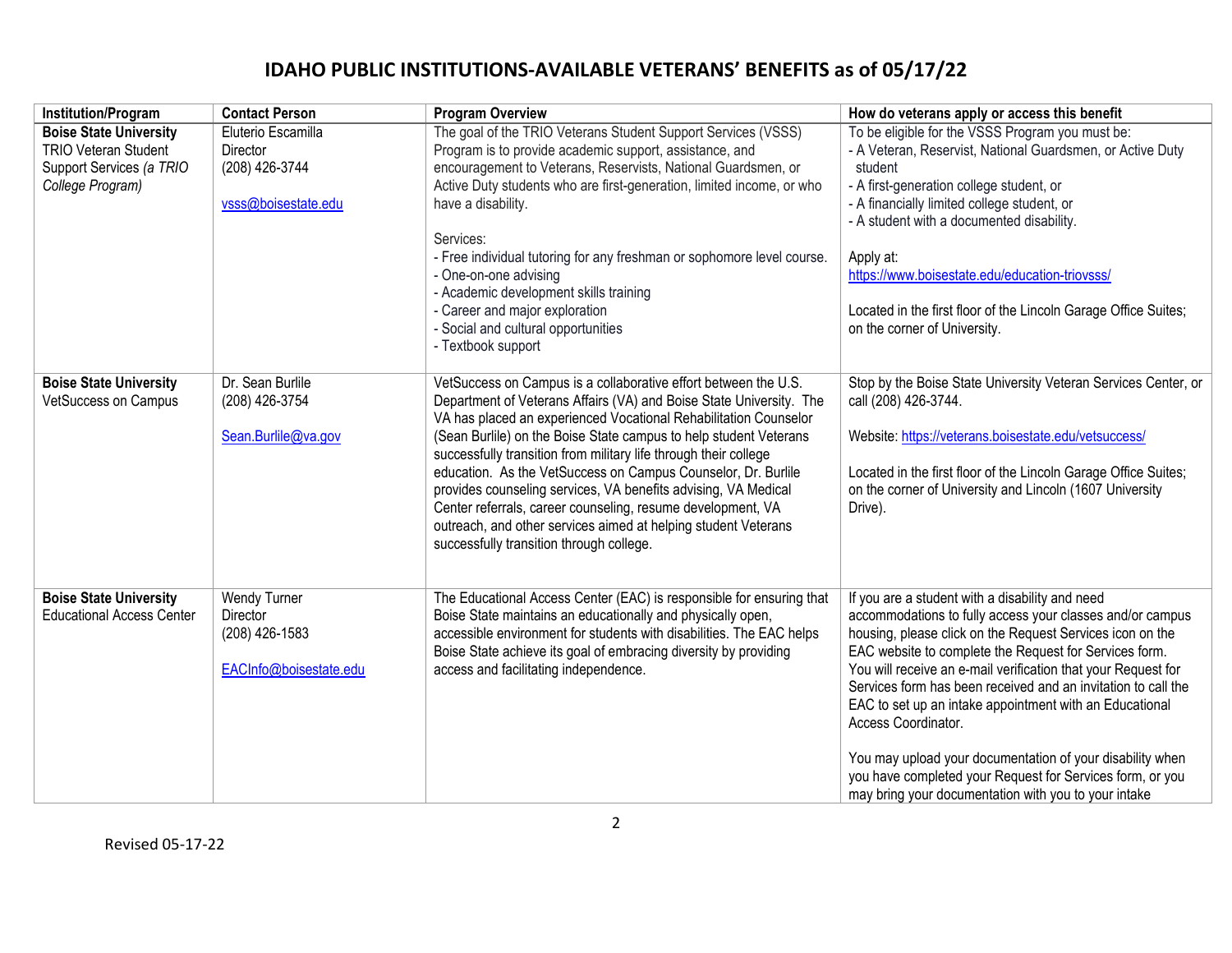| <b>Institution/Program</b>                                                                                   | <b>Contact Person</b>                                                                   | <b>Program Overview</b>                                                                                                                                                                                                                                                                                                                                                                                                                                                                                                                                                                                                                                                                                                                                                                    | How do veterans apply or access this benefit                                                                                                                                                                                                                                                                                                                                                                                                                                                                                                                                                                                                                    |
|--------------------------------------------------------------------------------------------------------------|-----------------------------------------------------------------------------------------|--------------------------------------------------------------------------------------------------------------------------------------------------------------------------------------------------------------------------------------------------------------------------------------------------------------------------------------------------------------------------------------------------------------------------------------------------------------------------------------------------------------------------------------------------------------------------------------------------------------------------------------------------------------------------------------------------------------------------------------------------------------------------------------------|-----------------------------------------------------------------------------------------------------------------------------------------------------------------------------------------------------------------------------------------------------------------------------------------------------------------------------------------------------------------------------------------------------------------------------------------------------------------------------------------------------------------------------------------------------------------------------------------------------------------------------------------------------------------|
|                                                                                                              |                                                                                         |                                                                                                                                                                                                                                                                                                                                                                                                                                                                                                                                                                                                                                                                                                                                                                                            | appointment. Feel free to contact us with any questions (208)<br>426-1583.<br>Website: https://boisestate.edu/eac<br>Located in the first floor of the Lincoln Garage Office Suites;<br>on the corner of University and Lincoln (1607 University<br>Drive).                                                                                                                                                                                                                                                                                                                                                                                                     |
| <b>Boise State University</b><br>TRIO Academic Coaching &<br>Educational Support (a<br>TRIO College Program) | <b>Allison Gonzales</b><br>Director<br>(208) 426-1582<br>allisongonzalez@boisestate.edu | The goal of the TRIO Academic Coaching & Educational<br>Support Program (ACES) is to encourage and support students who<br>have disabilities in pursuing and attaining an undergraduate degree by<br>offering individualized services to successfully guide students through<br>their academic goals towards graduation.<br>Services:<br>- Free individual tutoring for any freshman or sophomore level course.<br>- Individualized academic coaching, advising, mentoring, and<br>educational support.<br>- Career and major exploration<br>- Education to improve financial literacy<br>- Financial Aid and scholarship assistance<br>- Social and cultural opportunities<br>- Grant aid for Freshmen and Sophomores receiving Pell Grants<br>- Advocacy support for disability services | To be eligible to participate in the ACES program you must<br>complete an application and be formally accepted into the<br>program.<br>Primary eligibility requirements:<br>- Must be accepted to Boise State<br>- Must have a verified disability<br>- Must be a US citizen or a permanent resident<br>- Must demonstrate an academic need<br>Other eligibility requirements may include:<br>- Low-income status in accordance with federal guidelines<br>Apply at:<br>https://www.boisestate.edu/education-trioaces<br>Located in the first floor of the Lincoln Garage Office Suites;<br>on the corner of University and Lincoln (1607 University<br>Drive). |
|                                                                                                              |                                                                                         |                                                                                                                                                                                                                                                                                                                                                                                                                                                                                                                                                                                                                                                                                                                                                                                            |                                                                                                                                                                                                                                                                                                                                                                                                                                                                                                                                                                                                                                                                 |
| <b>Boise State University</b><br>Military Science/Army ROTC                                                  | <b>LTC Tyler Mitchell</b><br>(208) 426-3500<br>armyrotc@boisestate.edu                  | Army ROTC (Reserve Officer Training Corps is a comprehensive<br>Army leadership course offered on the Boise State University campus.<br>There are many opportunities through ROTC to receive scholarships<br>and other financial aid. During classes, leadership labs, physical<br>training and field training exercises, students will learn firsthand what it                                                                                                                                                                                                                                                                                                                                                                                                                            | Interested students can contact the Military Science/Army<br>ROTC department, which is located in the ExtraMile Arena<br>between Entrance 3 and the Arguinchona Basketball Complex<br>through the two blue double doors and up the stairs, or by the<br>listed e-mail or phone number (208) 426-3500.                                                                                                                                                                                                                                                                                                                                                           |
|                                                                                                              |                                                                                         | takes to lead others, motivate groups, and conduct operational                                                                                                                                                                                                                                                                                                                                                                                                                                                                                                                                                                                                                                                                                                                             |                                                                                                                                                                                                                                                                                                                                                                                                                                                                                                                                                                                                                                                                 |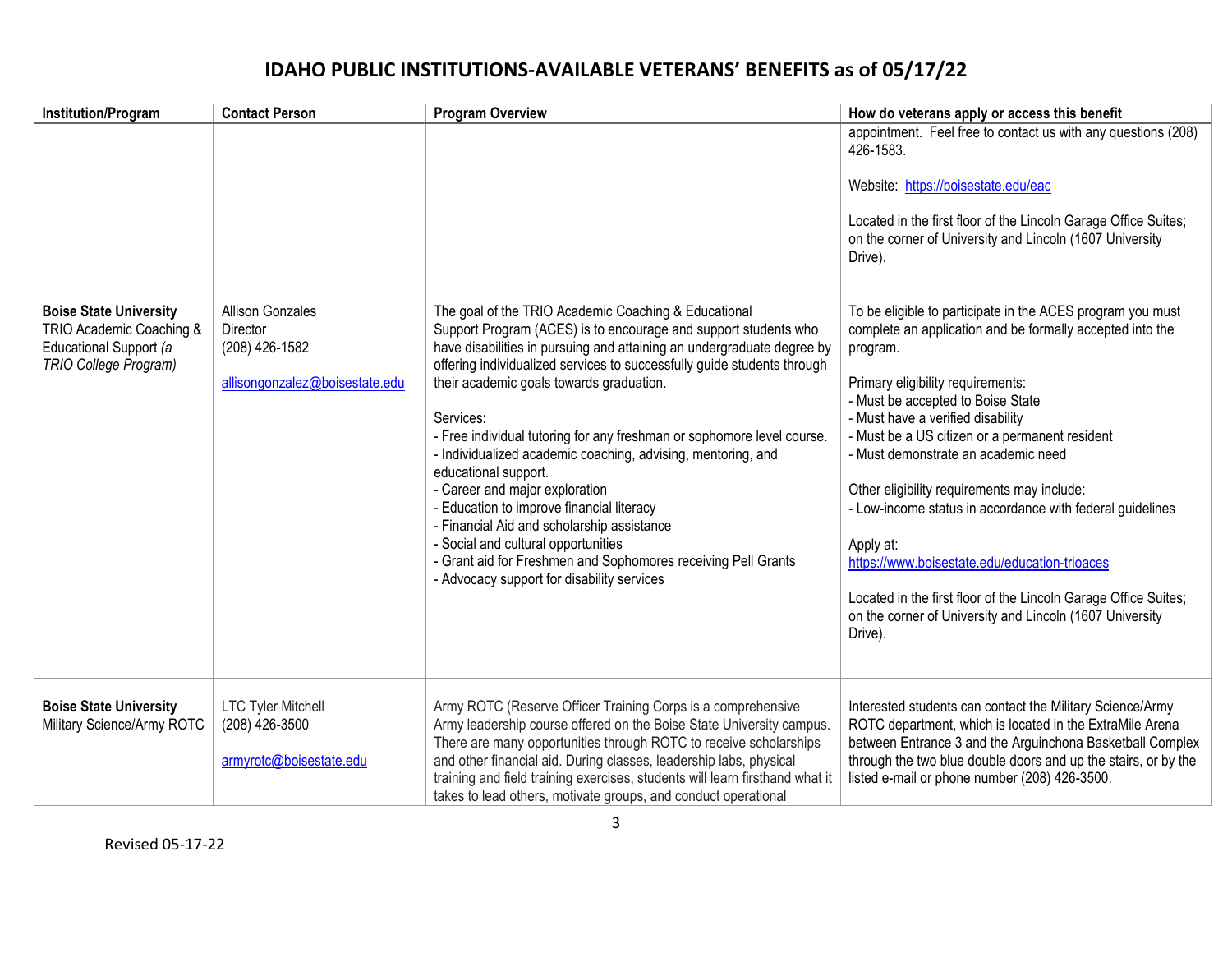| <b>Institution/Program</b>                                                             | <b>Contact Person</b>                                                                           | <b>Program Overview</b>                                                                                                                                                                                                                                                                                                                                                                                                                                                                                                                                                                                                                                                                                                                                                                                                                                                                                           | How do veterans apply or access this benefit                                                                                                                                                                                                                                                                                                                                                                                                                                                    |
|----------------------------------------------------------------------------------------|-------------------------------------------------------------------------------------------------|-------------------------------------------------------------------------------------------------------------------------------------------------------------------------------------------------------------------------------------------------------------------------------------------------------------------------------------------------------------------------------------------------------------------------------------------------------------------------------------------------------------------------------------------------------------------------------------------------------------------------------------------------------------------------------------------------------------------------------------------------------------------------------------------------------------------------------------------------------------------------------------------------------------------|-------------------------------------------------------------------------------------------------------------------------------------------------------------------------------------------------------------------------------------------------------------------------------------------------------------------------------------------------------------------------------------------------------------------------------------------------------------------------------------------------|
|                                                                                        |                                                                                                 | missions as an Army Officer. Upon graduation from Army ROTC,<br>qualified students will be commissioned in the Active Army, Army<br>Reserve or Army National Guard as a Second Lieutenant and remain<br>a leader for life. The curriculum is a combination of classroom<br>instruction of basic leadership, management, oral & written<br>communication skills; physical training, counseling, map reading and<br>tactics with hands-on laboratory participation both indoors and<br>outdoors. We train on obstacle courses, conduct land navigation<br>exercises, rappel, train with Airsoft and paintball, conduct first aid<br>training, set up tactical field sites, lead each other, and study basic<br>soldier tactics, among other activities. Enrolled ROTC students will<br>take one ROTC lecture class per semester with associated labs, and<br>participate in a physical fitness class each semester. | Website: https://boisestate.edu/sps-militaryscience                                                                                                                                                                                                                                                                                                                                                                                                                                             |
| <b>Boise State University</b><br><b>University Health Services</b>                     | Medical, Counseling and Wellness<br>Services<br>(208) 426-1459<br>healthservices@boisestate.edu | The mission of University Health Services (UHS) is to provide the<br>Boise State community with an integrated model of delivery enabling<br>our campus partners to retain, enhance, promote, and improve upon<br>their physical, mental, and spiritual health. In serving their<br>constituents, the Medical, Counseling and Wellness departments<br>provide highly skilled and licensed staff, specialized resources, and<br>experiential learning opportunities in support of the overall mission of<br>Boise State University.                                                                                                                                                                                                                                                                                                                                                                                 | All Boise State students, regardless of insurance coverage,<br>are eligible to receive services at the Health Center. We<br>provide a full range of primary care, specialty medical<br>services, comprehensive counseling and wellness services, all<br>focused on what students need.<br>Website: https://boisestate.edu/healthservices<br>UHS is located in the NORCO Building (south of the Student<br>Recreation Center); 1529 Belmont Street.                                              |
| <b>Boise State University</b><br>Veterans Upward Bound (a<br>TRIO Pre-College Program) | Ken Holliday<br><b>Project Director</b><br>(208) 426-3632<br>vub@boisestate.edu                 | Boise State's Veterans Upward Bound program serves Veterans living<br>in the Treasure Valley area. Veterans Upward Bound is one of several<br>TRiO programs on the Boise State campus and is designed to help<br>Veterans prepare for and succeed in postsecondary education. We<br>serve Veterans planning to attend college, universities, technical<br>schools, certificate programs and more. Our services are FREE and<br>include assessment, individual and group instructional programs,<br>career planning, and other services to support Veterans' educational<br>goals.                                                                                                                                                                                                                                                                                                                                 | Academic Services Offered:<br>Classes/tutoring - Math, English, Writing, Computer Basics<br>COMPASS/TABE assessments to evaluate academic skills<br><b>Study Skills Preparation</b><br>Other services include:<br>Career Inventory<br>Help with college applications, financial aid, transcripts, etc.<br>Information about Veteran benefits<br>Referrals to community agencies<br>Website: https://boisestate.edu/education-vub/<br>Veterans Upward Bound is located at 1885 University Drive. |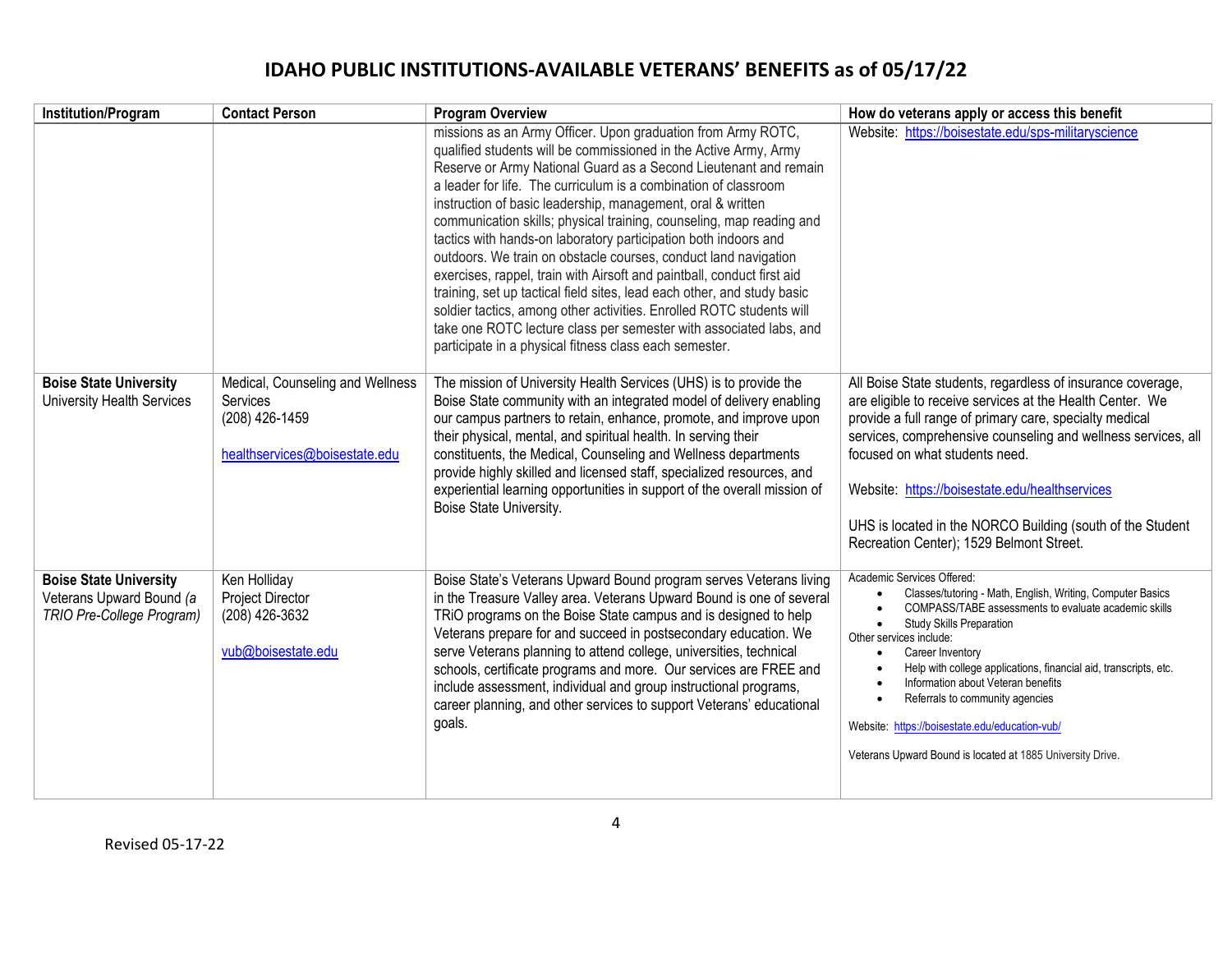| <b>Institution/Program</b>               | <b>Contact Person</b>                                                          | <b>Program Overview</b>                                                                                                                                                | How do veterans apply or access this benefit                                                                                                  |
|------------------------------------------|--------------------------------------------------------------------------------|------------------------------------------------------------------------------------------------------------------------------------------------------------------------|-----------------------------------------------------------------------------------------------------------------------------------------------|
|                                          |                                                                                |                                                                                                                                                                        |                                                                                                                                               |
| Institution/Program                      | <b>Contact Person</b>                                                          | <b>Program Overview</b>                                                                                                                                                | How do veterans apply or access this benefit                                                                                                  |
| <b>College of Eastern Idaho</b><br>(CEI) | Krysta Madrigal<br><b>Financial Aid Advisor</b><br>Veteran Certifying Official | VA services are provided by the CEI Certifying Officials in the Financial<br>Aid Office located in the John E. Christofferson Building in the Financial<br>Aid office. | Veterans and /or dependents can apply for education benefits<br>directly with the VA online at<br>https://www.va.gov/education/how-to-apply/. |
| Veteran Services (located                | (208) 535-5447                                                                 |                                                                                                                                                                        | Veterans can also meet with the Veteran Services advisor in                                                                                   |
| within the Financial Aid                 |                                                                                | CEI Veteran Services' website contains information on how to apply for                                                                                                 | the Financial Aid Office to receive assistance in applying for                                                                                |
| Office)                                  | krysta.madrigal@cei.edu                                                        | education benefits, steps to apply for admission to CEI, requirements<br>for each semester and helpful resources on and off campus.                                    | and understanding the veteran's education benefits and/or<br>Tuition Assistance for their respective branch.                                  |
| https://www.cei.edu/financial            |                                                                                |                                                                                                                                                                        |                                                                                                                                               |
| -aid/veterans-services                   |                                                                                | CEI Veteran Services aids potential veterans and service members<br>applying for and receiving their VA educational benefits. Student                                  |                                                                                                                                               |
|                                          |                                                                                | veterans will work with the Veteran Services advisor each semester to                                                                                                  |                                                                                                                                               |
|                                          |                                                                                | certify their enrollment with CEI to continue receiving benefits.                                                                                                      |                                                                                                                                               |
| <b>College of Eastern Idaho</b>          | Dan Bruderer                                                                   | The Disability Resource Center is available to all CEI students who may                                                                                                | Students can find information for the Disabilities Resource                                                                                   |
|                                          | Coordinator                                                                    | need additional services to assist with student success. This is                                                                                                       | Center on their website: https://www.cei.edu/disability. or                                                                                   |
| <b>Disability Resource Center</b>        | (208) 535-5462                                                                 | available in accordance with the Americans with Disabilities Act of<br>1990, ADA Amendments Act of 2008, and Section 504 of the                                        | through the Centers for New Directions Office in building 5<br>(Alexander D Creek), room 591. Students need to set up an                      |
| https://www.cei.edu/disability           | dan.bruderer@cei.edu                                                           | Rehabilitation Act of 1973. Students can meet with Disability Resources                                                                                                | appointment with Dan Bruderer to assess the needed                                                                                            |
|                                          |                                                                                | to discuss the need for accommodations (i.e. note taking, extended test                                                                                                | accommodations.                                                                                                                               |
|                                          |                                                                                | taking time, etc.) and what the student may need to be academically                                                                                                    |                                                                                                                                               |
|                                          |                                                                                | successful. The website also includes additional resource information                                                                                                  |                                                                                                                                               |
| <b>College of Eastern Idaho</b>          | Micheal Gloschat                                                               | that students also find helpful.<br>TRIO Veteran Services lends additional resources specifically directed                                                             | Students can find information about TRIO services at:                                                                                         |
|                                          | <b>TRIO Veterans</b>                                                           | to Veteran students. The office is in the Armed Forces Center in                                                                                                       | https://www.cei.edu/financial-aid/veterans-services/armed-                                                                                    |
| <b>TRIO Veteran Center</b>               | Advisor/Counselor                                                              | building 5. These services assist students in applying for financial aid or                                                                                            | forces-center                                                                                                                                 |
|                                          | (208) 535-5459                                                                 | admissions, academic assessments, tutoring, and career/academic                                                                                                        |                                                                                                                                               |
|                                          |                                                                                | planning. Veteran students must demonstrate academic need to utilize                                                                                                   | Students can contact Micheal Gloschat to set up an                                                                                            |
|                                          | glos.mich@cei.edu                                                              | these services.                                                                                                                                                        | appointment to assess the students need, as well as, what                                                                                     |
|                                          |                                                                                |                                                                                                                                                                        | resources the student may benefit from. Micheal Gloschat is<br>available on Monday, Wednesday, and Thursday. He is                            |
|                                          |                                                                                |                                                                                                                                                                        | located in building 5 (Alexander D Creek), room 508.                                                                                          |
|                                          |                                                                                |                                                                                                                                                                        |                                                                                                                                               |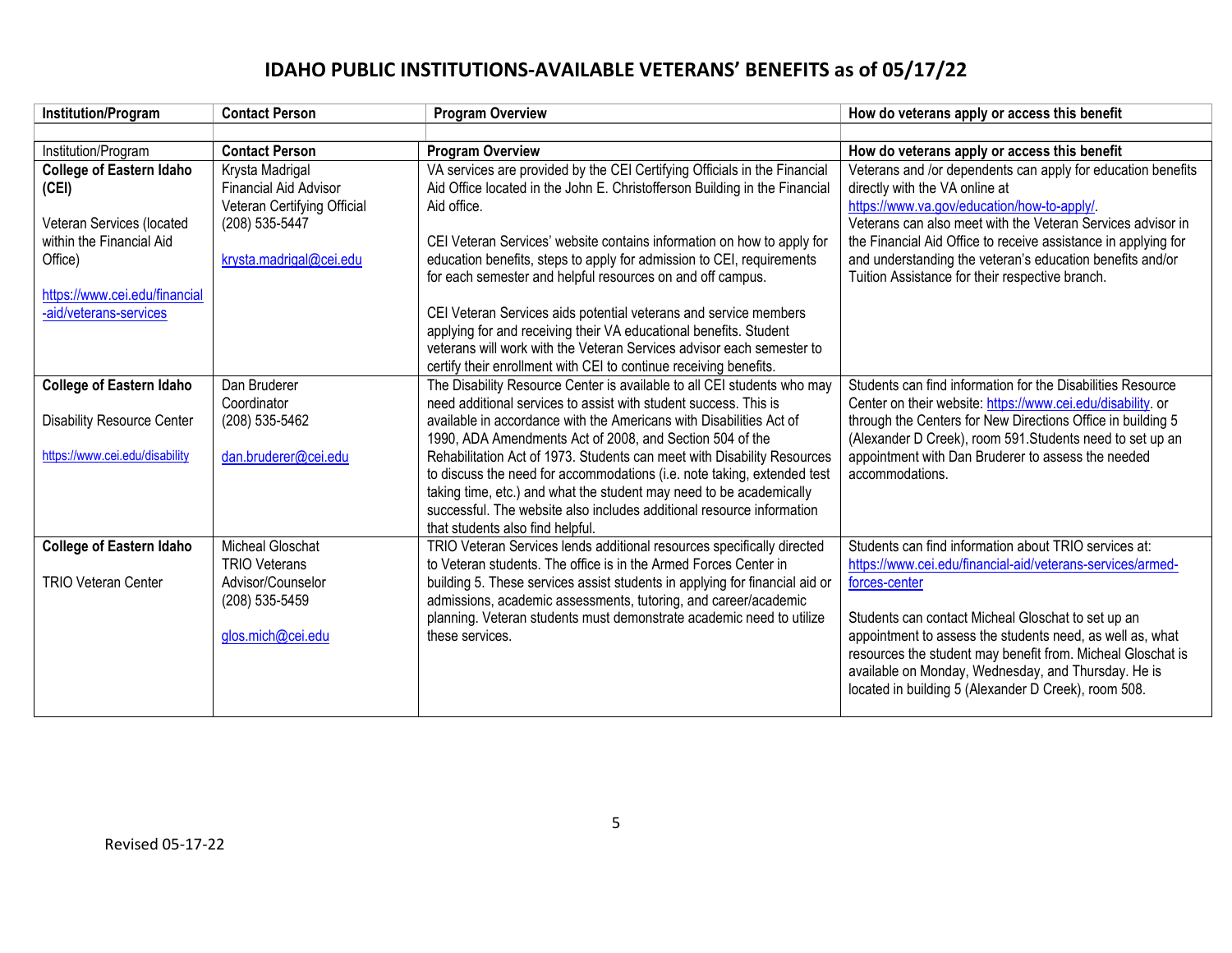| Institution/Program                                                                | <b>Contact Person</b>                                                                                                | <b>Program Overview</b>                                                                                                                                                                                                                                                                          | How do veterans apply or access this benefit                                                                                                                                                                                                                                                                                                                                                                                                                                                                                                         |
|------------------------------------------------------------------------------------|----------------------------------------------------------------------------------------------------------------------|--------------------------------------------------------------------------------------------------------------------------------------------------------------------------------------------------------------------------------------------------------------------------------------------------|------------------------------------------------------------------------------------------------------------------------------------------------------------------------------------------------------------------------------------------------------------------------------------------------------------------------------------------------------------------------------------------------------------------------------------------------------------------------------------------------------------------------------------------------------|
| <b>College of Southern Idaho</b><br>Military and Veteran                           | Calvin Armstead<br>(208) 732-6252<br>carmstead@csi.edu                                                               | CSI Military and Veteran Advocacy Coordinator provides on-time and<br>courteous point of service communication with students, parents, faculty,<br>and staff related to Veteran affairs. Assist Military and Veteran students                                                                    | Veteran students are directed to the Military and Veterans<br>service office at time of enrollment. All CSI faculty/employees<br>are made aware of Veteran services available to all Veteran                                                                                                                                                                                                                                                                                                                                                         |
| <b>Advocacy Coordinator</b>                                                        |                                                                                                                      | in navigating college resources. Create a culture of trust and<br>connectedness across the campus community to promote well-being<br>and success for Veterans.                                                                                                                                   | students while attending CSI. https://www.csi.edu/military-<br>services                                                                                                                                                                                                                                                                                                                                                                                                                                                                              |
| <b>College of Southern Idaho</b><br>CSI Military and Veterans                      | Calvin Armstead<br>(208) 732-6244                                                                                    | CSI offers an online newsletter that is available to Military and Veteran<br>students. The newsletter is published twice a year, once during the fall<br>semester and again in the spring semester. The newsletter is emailed to                                                                 | Newsletters are emailed out and available online on our<br>Veteran services website.                                                                                                                                                                                                                                                                                                                                                                                                                                                                 |
| <b>Student Newsletter</b>                                                          | carmstead@csi.edu                                                                                                    | current Military and Veteran students and is also available online on the<br>Military and Veterans Services website. The newsletter features<br>happenings/deadlines on campus, VA services in the community, and<br>services that are offered on campus.                                        | https://www.csi.edu/military-services                                                                                                                                                                                                                                                                                                                                                                                                                                                                                                                |
| <b>College of Southern Idaho</b><br>CSI Military and Veterans<br>Services Website  | Calvin Armstead<br>(208) 732-6252<br>carmstead@csi.edu                                                               | The CSI Military and Veteran Services website contains information<br>about the different educational benefits the VA offers, how to apply for<br>them, important policies and VA resources both on and off campus.                                                                              | Veterans access the CSI Veteran Services website through<br>the CSI website which is located at www.csi.edu. The web<br>address for the CSI Military and Veterans Services website is:<br>https://www.csi.edu/military-services.                                                                                                                                                                                                                                                                                                                     |
| <b>College of Southern Idaho</b><br><b>CSI VA Educational Benefits</b><br>Services | Brianna Ridgway<br>(208) 732-6275<br>bcreek@csi.edu<br><b>Tara Nunnelley</b><br>(208) 732-6231<br>tnunnelley@csi.edu | The CSI Financial Aid office currently has staff members who are trained<br>as VA Certifying Officials and aid Veterans who are applying for and<br>using their VA educational benefits.<br>Under Section 702 all eligible individuals are provided a waiver of<br>nonresident tuition and fees. | Students may call, email, or stop by the Admissions and<br>Records Office for assistance on using their educational<br>benefits. The student may be directed to the CSI Veterans<br>Services website (https://www.csi.edu/military-services)<br>and/or the US Department of Veterans Affairs website<br>(www.gibill.va.gov) to read information and apply for the<br>educational benefit.<br>Nonresident waivers require submission of the student's<br>DD214 showing discharge dates and certificate of eligibility<br>showing benefit eligibility. |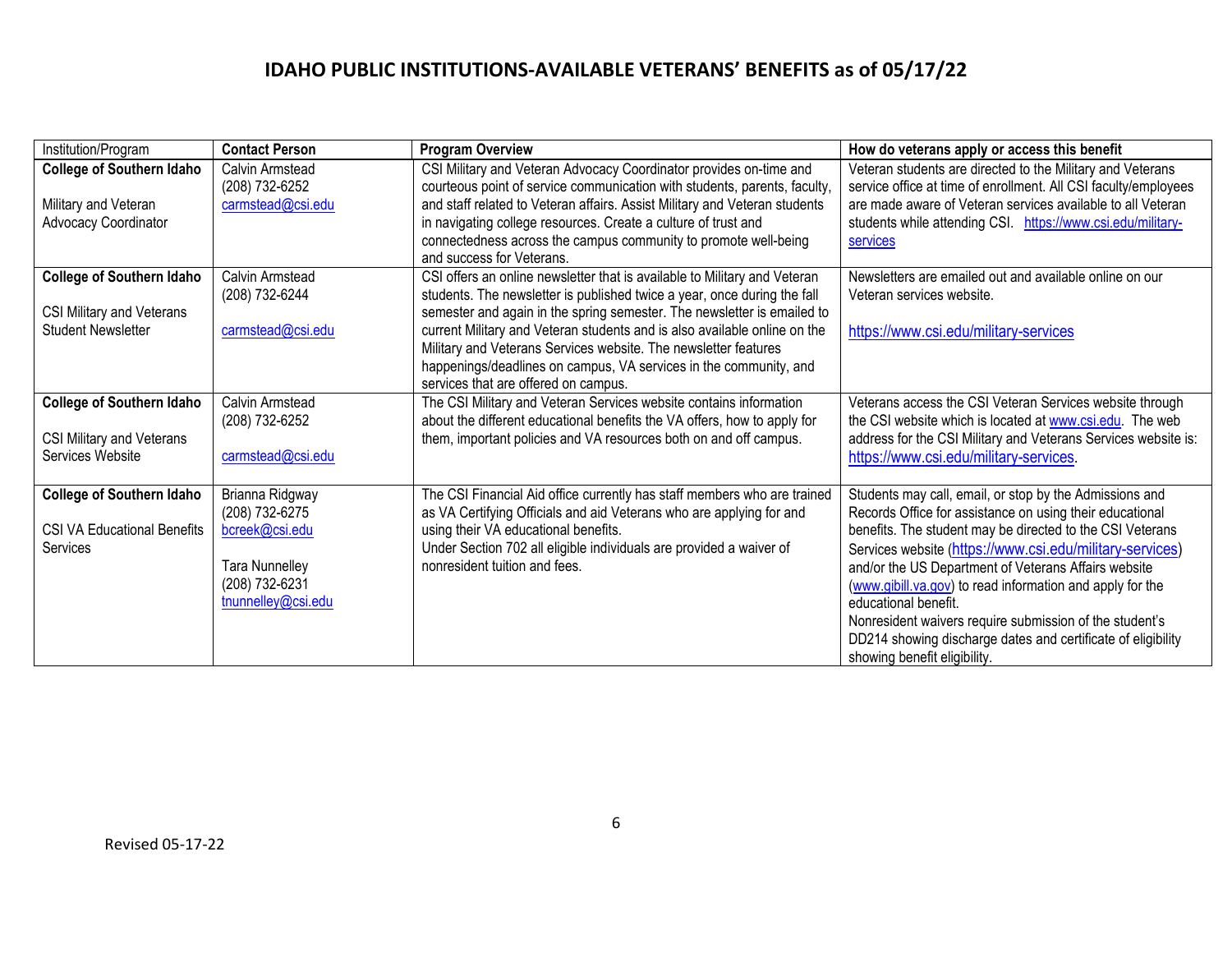| <b>College of Southern Idaho</b>                                                        | Calvin Armstead<br>(208) 732-6252                      | Veterans at the College of Southern Idaho have access to many<br>services that are provided to the whole student body. They include but                                                                                                                                                                                                                                                                                                                                                                                                                                                                 | CSI Military and Veteran students may contact Physicians<br>Immediate Care Center (PICC); by walk-in basis no                                                                                                                                                           |
|-----------------------------------------------------------------------------------------|--------------------------------------------------------|---------------------------------------------------------------------------------------------------------------------------------------------------------------------------------------------------------------------------------------------------------------------------------------------------------------------------------------------------------------------------------------------------------------------------------------------------------------------------------------------------------------------------------------------------------------------------------------------------------|-------------------------------------------------------------------------------------------------------------------------------------------------------------------------------------------------------------------------------------------------------------------------|
| <b>Campus Wide Services</b>                                                             |                                                        | are not limited to the following:                                                                                                                                                                                                                                                                                                                                                                                                                                                                                                                                                                       | appointment is necessary.                                                                                                                                                                                                                                               |
|                                                                                         | carmstead@csi.edu                                      | Advising Center: Provides advising services to students. Select<br>Advising Center staff has been trained on how to best assist<br>Veteran students.<br>Career Center: Provides career counseling, job seeking skills.<br>Counseling Services: Provides short-term personal counseling to<br>students free of charge.<br>Student Disability Services: Provides adaptive services to students<br>based on their documented disabilities.<br>Student Health Services: CSI contracts with Physicians Immediate<br>Care Center (PICC) to provide medical services at a minimum cost<br>to current students. | Physicians Immediate Care Center (PICC)<br>243 Cheney Dr W Suite 200<br>Twin Falls ID 83301<br>(208) 736-7422<br>Website: https://www.picctf.com/<br>Veterans can contact the Office of Student Affairs for more<br>additional health information:                      |
|                                                                                         |                                                        | CSI Learning & Tutoring Commons: Provides tutoring services free<br>of charge to students.                                                                                                                                                                                                                                                                                                                                                                                                                                                                                                              | (208) 732-6224<br>Email: studentactivitiesoffice@csi.edu                                                                                                                                                                                                                |
| <b>College of Southern Idaho</b><br>Military and Veteran<br><b>Advocacy Coordinator</b> | Calvin Armstead<br>(208) 732-6252<br>carmstead@csi.edu | CSI Military and Veteran Advocacy Coordinator provides on-time and<br>courteous point of service communication with students, parents, faculty,<br>and staff related to Veteran affairs. Assist student Veterans in navigating<br>college resources. Create a culture of trust and connectedness across<br>the campus community to promote well-being and success for Veterans.                                                                                                                                                                                                                         | Veteran students are directed to the Military and Veterans<br>service office at time of enrollment. All CSI faculty/employees<br>are made aware of Veteran services available to all Veteran<br>students while attending CSI. https://www.csi.edu/military-<br>services |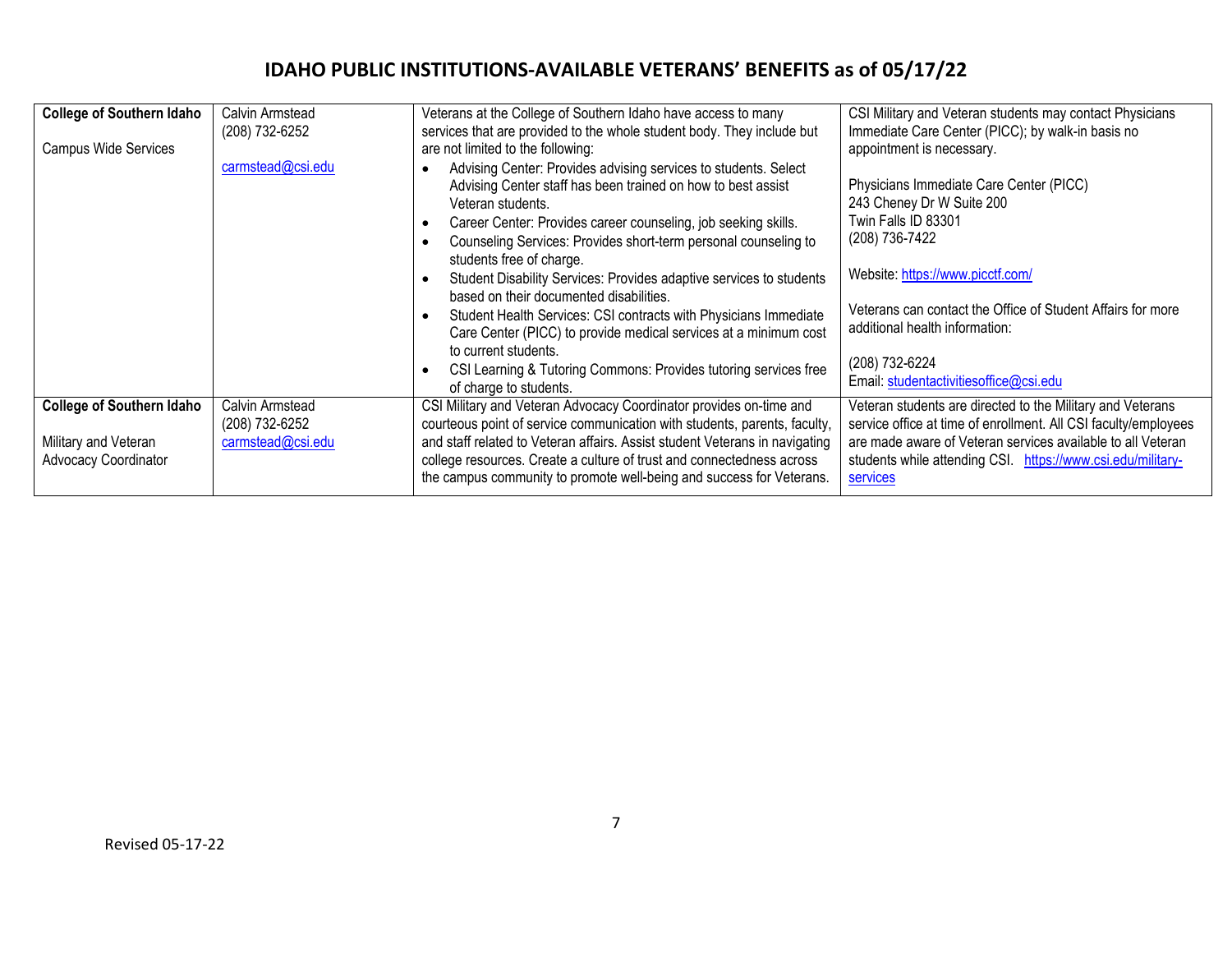| Institution/Program                                                                                                                    | <b>Contact Person</b>                                                                                                                                                                                                                  | <b>Program Overview</b>                                                                                                                                                                                                                                                                                                                                                                                                                                                                                                                                                                                                                                                                                                                                                                 | How do veterans apply or access this benefit                                                                                                                                                                                                                                                                                                                                                                                                                          |
|----------------------------------------------------------------------------------------------------------------------------------------|----------------------------------------------------------------------------------------------------------------------------------------------------------------------------------------------------------------------------------------|-----------------------------------------------------------------------------------------------------------------------------------------------------------------------------------------------------------------------------------------------------------------------------------------------------------------------------------------------------------------------------------------------------------------------------------------------------------------------------------------------------------------------------------------------------------------------------------------------------------------------------------------------------------------------------------------------------------------------------------------------------------------------------------------|-----------------------------------------------------------------------------------------------------------------------------------------------------------------------------------------------------------------------------------------------------------------------------------------------------------------------------------------------------------------------------------------------------------------------------------------------------------------------|
| <b>College of Western Idaho</b><br>(CWI)<br><b>Veterans Services</b><br>(Student Affairs)                                              | Dallas Hulsey<br>Senior Coordinator<br><b>Veterans Services</b><br>(208) 562-3211<br>dallashulsey@cwi.edu                                                                                                                              | Veteran Services provides new and continuing Veteran and military<br>connected students with a host of services in a comfortable and<br>welcoming environment. It is our goal to make the transition from the<br>battlefield to college life as seamless as possible. Veteran Services<br>aids prospective and enrolled student Veterans and dependents in<br>obtaining information about the GI Bill®, Tuition Assistance, and the<br>supporting documents necessary in the use of military and Veteran<br>education benefits. Additionally Veteran Services provides GI Bill®<br>benefit counseling and is a hub of information about other opportunities<br>available to Veterans such as, FAFSA, scholarship opportunities,<br>grants, and how these may interact with the GI Bill. | Any Veteran or military connected family member can contact<br>Veteran Services directly at veteranservices@cwi.edu or by<br>calling 208-562-2415. They may also schedule directly with<br>Dallas Hulsey at this provided link:<br>https://calendly.com/dhulsey                                                                                                                                                                                                       |
| <b>College of Western Idaho</b><br>(CWI)<br><b>Student Disability Services</b><br>(Student Affairs)                                    | Heather Grayson<br>Interim Assistant Director<br><b>Student Support Services</b><br>(208) 562-2447<br>heathergrayson@cwi.edu<br>Cheryl Rose<br>Coordinator<br><b>Student Disability Services</b><br>208-562-2496<br>cherylrose@cwi.edu | CWI Student Disability Services coordinates with staff and faculty to<br>provide resources to support individuals with disabilities. We engage<br>in an interactive process with each student and review requests<br>for accommodations on an individualized, case-by-case basis.                                                                                                                                                                                                                                                                                                                                                                                                                                                                                                       | Student veterans need to contact Student Disability Services<br>(SDS) to request academic accommodations.<br>They may contact SDS directly at accessbility@cwi.edu or by<br>calling 208-562-2496 or 208-562-2447. They may also<br>schedule appointment directly using the following links:<br>To schedule with Heather Grayson in Nampa:<br>https://heathergrayson.youcanbook.me/<br>To schedule with Jennifer Dudley in Boise:<br>https://cherylrose.youcanbook.me/ |
| <b>College of Western Idaho</b><br>(CWI)<br>Student Clubs and<br>Organizations<br>(Student Affairs)<br><b>CWI Veterans Association</b> | Amber Eubanks, Joe Welker,<br>Dallas Hulsey<br>ambereubanks@cwi.edu<br>joewelker@cwi.edu<br>dallashulsey@cwi.edu                                                                                                                       | CWI's Veterans Association is a group of student Veterans and military<br>connect family members that get together to create a sense of<br>community for Veterans on the CWI campus. This Student Veteran<br>Association is actively seeking new members and encourages all<br>Veterans, dependents, and military connected family members, as well<br>as members of the student body who support Veterans who are<br>interested to contact them.                                                                                                                                                                                                                                                                                                                                       | Interested CWI students can contact the Veterans association<br>by emailing:<br>joewelker@cwi.edu<br>dallashulsey@cwi.edu                                                                                                                                                                                                                                                                                                                                             |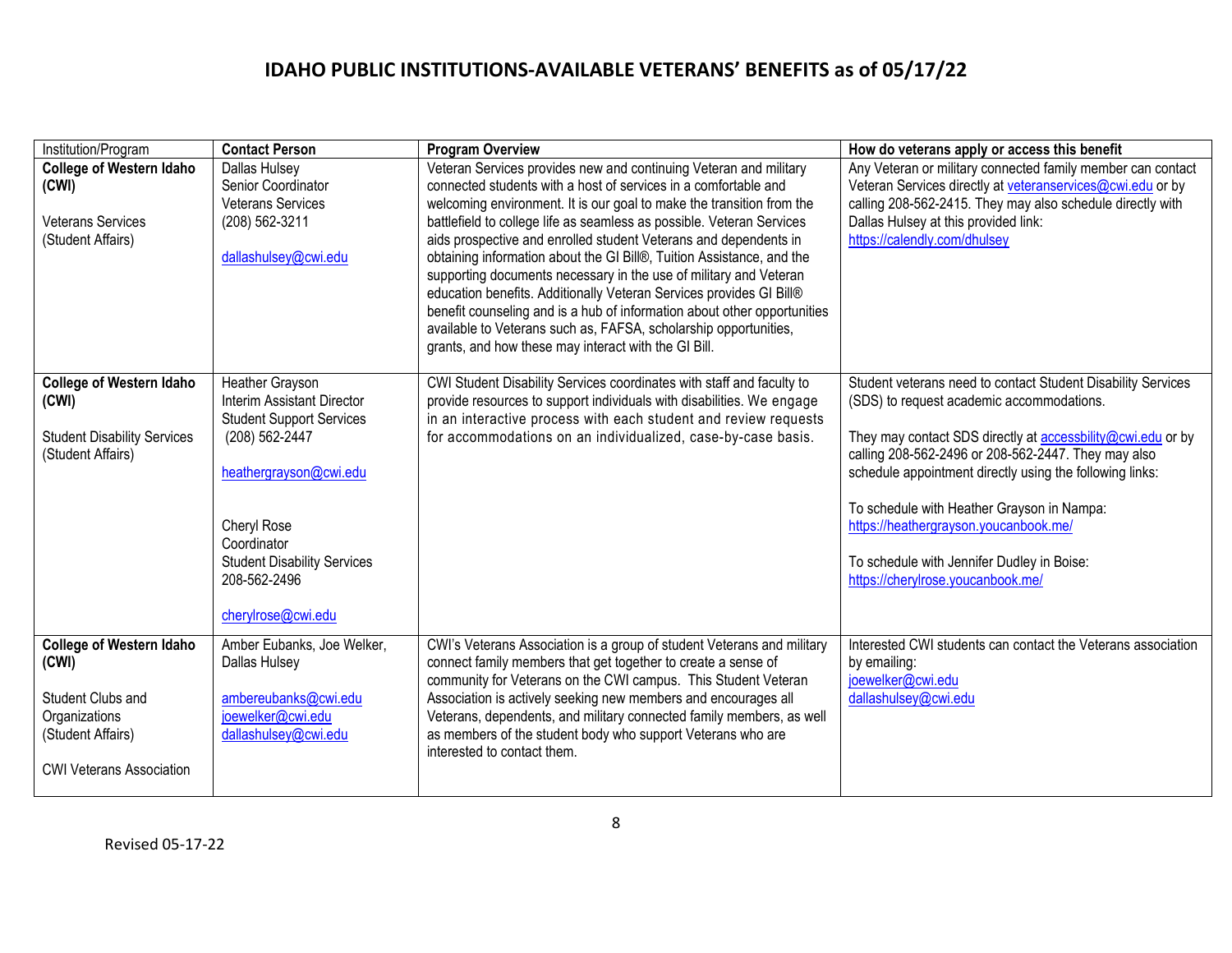| Institution/Program                                                                                                                                | <b>Contact Person</b>                                                                                                       | <b>Program Overview</b>                                                                                                                                                                                                                                                                                                                                                                                                                                                                                                                                                                                                                                                                                                                                                                                                                                                                                                                                                                                                                                                                                                                                                                                                                                                                                                                                                                                                                                                                                                                                                                              | How do veterans apply or access this benefit                                                                                                                                                                                                                                                                                                                                                                                                                                                                                                                                                                                                                                                                                                                                                                                                                                                                                                                                                                                                                                                                                                                                                                                                                                                                                                        |
|----------------------------------------------------------------------------------------------------------------------------------------------------|-----------------------------------------------------------------------------------------------------------------------------|------------------------------------------------------------------------------------------------------------------------------------------------------------------------------------------------------------------------------------------------------------------------------------------------------------------------------------------------------------------------------------------------------------------------------------------------------------------------------------------------------------------------------------------------------------------------------------------------------------------------------------------------------------------------------------------------------------------------------------------------------------------------------------------------------------------------------------------------------------------------------------------------------------------------------------------------------------------------------------------------------------------------------------------------------------------------------------------------------------------------------------------------------------------------------------------------------------------------------------------------------------------------------------------------------------------------------------------------------------------------------------------------------------------------------------------------------------------------------------------------------------------------------------------------------------------------------------------------------|-----------------------------------------------------------------------------------------------------------------------------------------------------------------------------------------------------------------------------------------------------------------------------------------------------------------------------------------------------------------------------------------------------------------------------------------------------------------------------------------------------------------------------------------------------------------------------------------------------------------------------------------------------------------------------------------------------------------------------------------------------------------------------------------------------------------------------------------------------------------------------------------------------------------------------------------------------------------------------------------------------------------------------------------------------------------------------------------------------------------------------------------------------------------------------------------------------------------------------------------------------------------------------------------------------------------------------------------------------|
| <b>Idaho State University</b><br>(ISU)<br>Veteran Student Services<br>Center (formerly Veterans<br>Sanctuary) aka VSSC<br>http://isu.edu/veterans/ | Todd D. Johnson, M.A.,<br>Director<br>johntodd@isu.edu<br>208-569-0206 Mobile<br>208-282-4245 Office<br>208-282-4298 Direct | The following specific services are provided:<br>Specialized academic and technical advising<br>$\bullet$<br>Tutoring & disability services coordination<br>Assistance with VA Benefits, Tuition Assistance, financial-<br>aid, scholarships, and university procedures, forms, and<br>processes.<br>Provide a safe and social and academic/study environment<br>Study lounge and group gathering area<br>$\bullet$<br>Professional Staff and Veteran Student Advocates<br>ISU Peer Mentor Support Team<br>Veteran Support Advocates in various colleges<br>"Hero" trained Emotional Support/Facility Dog<br>Designated Computer Resource Center with printing<br>Veteran Treatment Court Liaison<br>Student Veterans of America, ISU Chapter<br>$\bullet$<br>Idaho Army National Guard Partnership<br>Army ROTC -Bengal Detachment Collaboration<br><b>Extension Campus Representatives</b><br>Career Closet - Employment prep program<br>Campus Partnership provide cooperative trained veteran support:<br>Disability Services-classroom and testing accommodation<br><b>Counseling and Testing Center</b><br>$\bullet$<br>University Health (Free Office Visits)<br>Stress Management & Biofeedback Center (PTS care)<br>University Housing (Veteran Preference & Support)<br>$\bullet$<br>Bannock County Veterans Services (On-Site Partner)<br>Health benefits for student and community Veterans<br>$\bullet$<br>Cooperative agreement with surrounding counties for<br>$\bullet$<br>services with ISU students<br>Access to on-campus VA Vocational Rehabilitation<br>$\bullet$<br>counselor | As a division of ISU Student Affairs, the VSSC prides itself as<br>the hub of the veteran community. All Veteran and military-<br>connected students, service members, and cadets are eligible<br>for access to Veteran Student Services Center resources.<br>They may access services and resources in-person at VSSC<br>or the Military Education Benefits Office. They may also seek<br>access 24/7 through the webpages, social-media pages,<br>phone, text, or e-mail.<br>The VSSC program is built on partnerships with various ISU<br>departments and community Veteran support agencies.<br>Professional services and customer referrals are the hallmarks<br>of this thriving and dynamic program.<br>Community Partnerships include (but are not limited to):<br>Eastern Idaho Military Affairs Committee<br>$\bullet$<br>American Legion<br>AMVETS Post 1 - Pocatello<br>Bannock County Veteran Treatment Court<br><b>Bannock County Veterans Services</b><br>Idaho State Veterans Home - Pocatello<br>Marine Corps League<br>Idaho Joint Military Family Programs<br>Military Order of the Purple Heart<br>National League of POW/MIA Families<br>Pocatello Area National Guard and Army Reserve<br>Southeastern Idaho Community Action Agency<br>(SEICAA) Veterans Programs<br>Southeastern Idaho Homeless Stand Down (Co-<br>Sponsor) |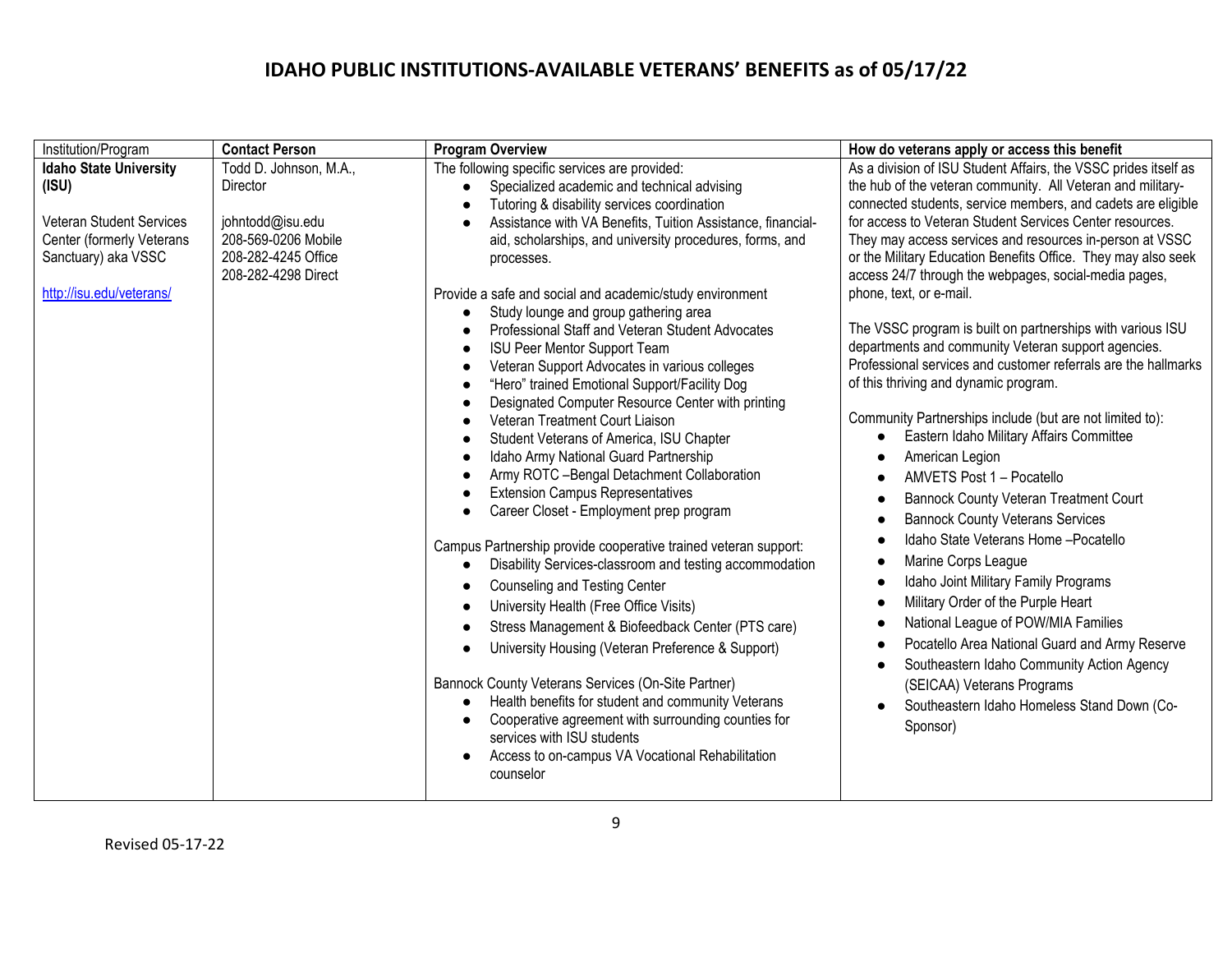| Institution/Program                   | <b>Contact Person</b>              | <b>Program Overview</b>                                                                                                                                                                                                                                                                          | How do veterans apply or access this benefit                              |
|---------------------------------------|------------------------------------|--------------------------------------------------------------------------------------------------------------------------------------------------------------------------------------------------------------------------------------------------------------------------------------------------|---------------------------------------------------------------------------|
|                                       |                                    | Idaho State University has been designated a Top Ten (Rank 4)<br>Military Friendly® School for the 2022-2023 for Tier 2 Research<br>Institutions.<br>Idaho State University had been designated a Purple Heart University<br>2016 by the Scenic Idaho Chapter-Military Order of the Purple Heart |                                                                           |
| <b>Idaho State University</b>         | Amy Christensen, LCPC              | The TRIO Veterans program is 100% funded through a federal                                                                                                                                                                                                                                       | Interested Veterans can apply at:                                         |
|                                       | <b>TRIO Veterans Director</b>      | Department of Education grant to serve 125 veterans living in a five                                                                                                                                                                                                                             | https://www.isu.edu/trio/programs/trio-veterans-program/                  |
| <b>TRIO Veterans Upward</b>           |                                    | county area in Southeastern Idaho each year. TRIO Veterans works                                                                                                                                                                                                                                 |                                                                           |
| Bound (a TRIO Pre-College<br>Program) | chriamy@isu.edu                    | with our participants to navigate the process of preparing for, applying<br>to, and registering for any post-secondary credential. Veterans                                                                                                                                                      | Or come in person to the Pocatello office at<br>921 S. 8th Ave. Stop 8095 |
|                                       | (208) 282-3505                     | planning to attend any university, college, or technical school are                                                                                                                                                                                                                              |                                                                           |
|                                       |                                    | eligible for our services and all our services are free of charge.                                                                                                                                                                                                                               | Or either of the Idaho Falls offices at<br>1600 S. 25th                   |
|                                       |                                    | Academic Services Offered:                                                                                                                                                                                                                                                                       | <b>Or</b>                                                                 |
|                                       |                                    | • Assessments and academic preparation in math, English,<br>sciences, and foreign language.                                                                                                                                                                                                      | 1776 Science Center Drive                                                 |
|                                       |                                    | Classes/tutoring - Math, English, Writing, Computer Basics                                                                                                                                                                                                                                       | Email: trioveterans@isu.edu                                               |
|                                       |                                    | <b>Study Skills Preparation</b><br>$\bullet$                                                                                                                                                                                                                                                     |                                                                           |
|                                       |                                    | Other services include:<br>Career counseling<br>$\bullet$                                                                                                                                                                                                                                        | All services are free of charge                                           |
|                                       |                                    | Help with college applications, financial aid, transcripts, etc.                                                                                                                                                                                                                                 |                                                                           |
|                                       |                                    | Information about Veteran benefits                                                                                                                                                                                                                                                               |                                                                           |
|                                       |                                    | Referrals to community agencies                                                                                                                                                                                                                                                                  |                                                                           |
| <b>Idaho State University</b>         | Kerry Larsen                       | The following specific services are provided:                                                                                                                                                                                                                                                    | G.I.Bill® eligibility is determined by the Department of                  |
|                                       | Military Education Benefits Chief  | • Military Education Benefits                                                                                                                                                                                                                                                                    | Veterans Affairs (DVA). To apply to be found eligible for VA              |
| <b>Military Education Benefits</b>    | School Certifying Official         | VA - G.I. Bill® Advising & Processing<br>$\circ$                                                                                                                                                                                                                                                 | Education Benefits students submit their application online at            |
| Office; Office of the                 | <b>Chief Transcript Evaluator</b>  | DOD - Federal Tuition Assistance Advising &<br>$\circ$                                                                                                                                                                                                                                           | VA.gov. This will begin the process of determining their                  |
| Registrar                             | Phone: (208) 282-2676              | Processing                                                                                                                                                                                                                                                                                       | eligibility to receive education benefits from DVA. For help              |
|                                       | VCO@isu.edu (G.I.Bill® POC)        |                                                                                                                                                                                                                                                                                                  | determining which program best fits their particular needs                |
| https://www.isu.edu/registrar         | KerryLarsen@isu.edu (personal      | Who do we serve                                                                                                                                                                                                                                                                                  | students are advise to visit the "Benefit Comparison Tools" in            |
| /military-ed-benefits/                | email)                             | We provide support for students utilizing the following military<br>education benefits under the Department of Veterans Affairs                                                                                                                                                                  | the 'Resources' section.                                                  |
|                                       | Lisa Peart                         | education benefits programs:                                                                                                                                                                                                                                                                     | Once DVA has determined eligibility, and the student has                  |
|                                       | Military Tuition Assistance Coord. | Chapter 30 Montgomery Active Duty (MGIB-AD)<br>$\bullet$                                                                                                                                                                                                                                         | been formally admitted as a degree seeking student, they will             |
|                                       | Senior Transcript Evaluator        | Chapter 31 Veterans Readiness and Employment (VR&E)<br>$\bullet$                                                                                                                                                                                                                                 | submit a VA Education Registration Form to the Military                   |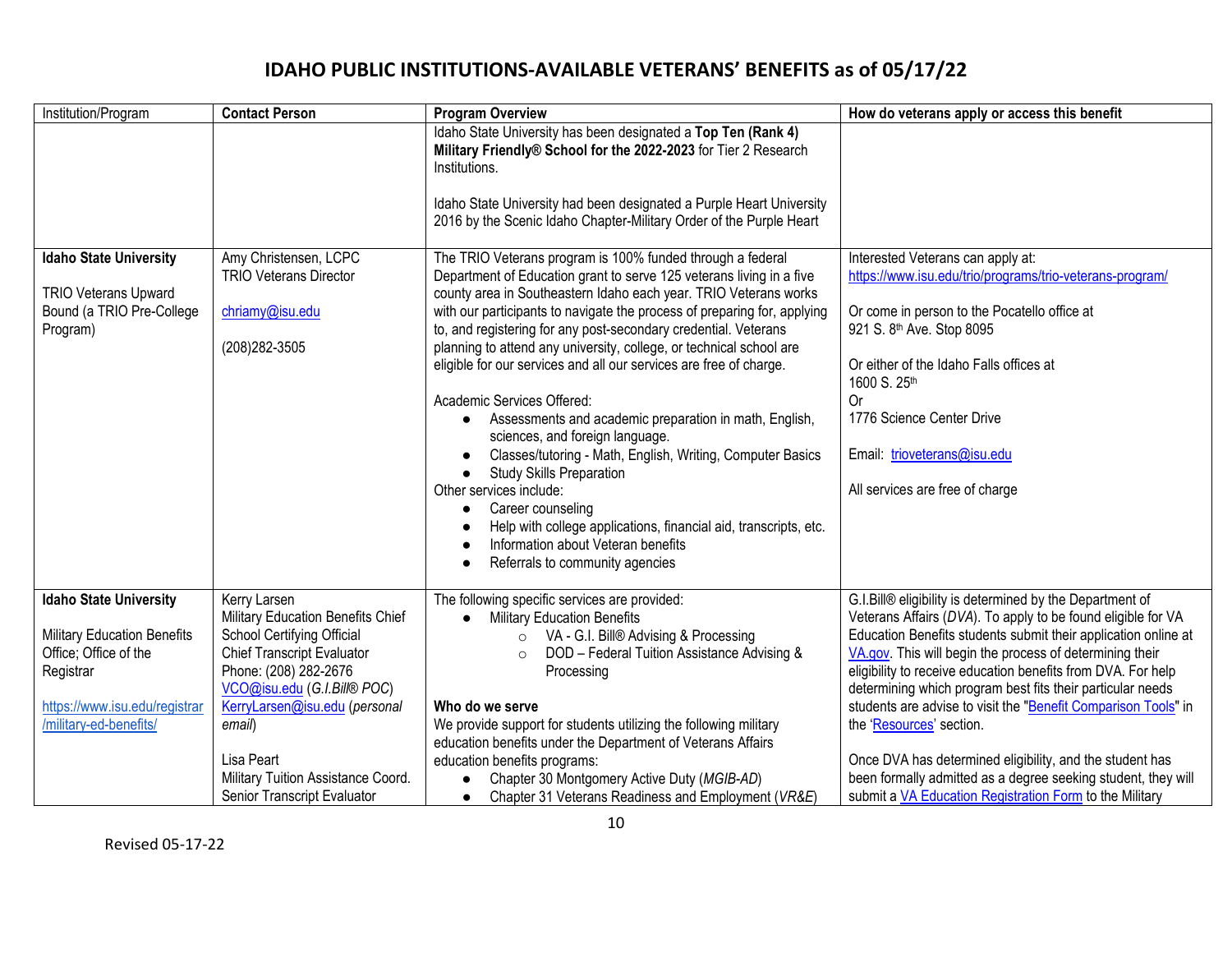| Institution/Program                                                                | <b>Contact Person</b>                                                                              | <b>Program Overview</b>                                                                                                                                                                                                                                                                                                                                                                                                                                                                                                                                                                      | How do veterans apply or access this benefit                                                                                                                                                                                                                                                                                                                                                                                                                                                                                                                                                                                                                                                                                                                                        |
|------------------------------------------------------------------------------------|----------------------------------------------------------------------------------------------------|----------------------------------------------------------------------------------------------------------------------------------------------------------------------------------------------------------------------------------------------------------------------------------------------------------------------------------------------------------------------------------------------------------------------------------------------------------------------------------------------------------------------------------------------------------------------------------------------|-------------------------------------------------------------------------------------------------------------------------------------------------------------------------------------------------------------------------------------------------------------------------------------------------------------------------------------------------------------------------------------------------------------------------------------------------------------------------------------------------------------------------------------------------------------------------------------------------------------------------------------------------------------------------------------------------------------------------------------------------------------------------------------|
|                                                                                    | Phone: (208) 282-3096<br>MilTA@isu.edu (DOD FTA POC)<br>LisaPeart@isu.edu (personal                | Chapter 33 Post 9-11 & Chapter 33 Post 9-11 Transfer of<br>$\bullet$<br>Entitlement (Spouse / Dependents)<br>Chapter 35 Survivors and Dependents Assistance (DEA)<br>$\bullet$                                                                                                                                                                                                                                                                                                                                                                                                               | Education Benefits office each term to request review and<br>certification of their enrollment to DVA for payment.                                                                                                                                                                                                                                                                                                                                                                                                                                                                                                                                                                                                                                                                  |
|                                                                                    | email)                                                                                             | Chapter 1606 Montgomery Selected Reserve (MIGB-SR)<br>$\bullet$<br>Chapter 1607 Reserve Education Assistance Program<br>$\bullet$<br>(REAP)<br>CH 33 Post 9-11 Yellow Ribbon Non-Resident Tuition Grant<br>$\bullet$<br>Section 702 Veterans Choice and Accountability Non-<br><b>Resident Tuition Waiver</b><br>Edith Nourse Rogers STEM Scholarship<br>$\bullet$<br>MyCAA Military Spouse Career Advancement Account<br>$\bullet$<br>We provide support for student utilizing the following military education<br>benefits under the Department of Defense Tuition Assistance<br>Programs: | To apply to be found eligible to receive a CH 33 Yellow Ribbon<br>Non-Resident Tuition Grant or a Section 702 Veterans Choice<br>and Accountability Non-Resident Tuition Waiver students will<br>apply using the Bengal Online Scholarship System (BOSS).<br>To apply to be found eligible for DOD FTA students will apply<br>with their respective U.S. Military branch as listed. Once DOD<br>has determined eligibility, and the student has been formally<br>admitted as a degree seeking student, they will submit a DOD<br><b>FTA Registration Form to the Military Education Benefits office</b><br>each term to request submission of their program, enrollment,<br>and academic status to DOD for payment                                                                  |
|                                                                                    |                                                                                                    | Army - ArmylgnitED<br>$\bullet$<br>Marine Corps - Voluntary Education Program<br>Navy - Navy College Program<br>$\bullet$<br>Air Force - AlPortal<br>$\bullet$                                                                                                                                                                                                                                                                                                                                                                                                                               | Application for the Edith Nourse Rogers STEM Scholarship<br>are completed directly with the Department of Veterans Affairs<br>at this link: STEM Scholarship                                                                                                                                                                                                                                                                                                                                                                                                                                                                                                                                                                                                                        |
|                                                                                    |                                                                                                    | Idaho State Education Assistance Program - SEAP<br>What we do<br>Provide a central information resource for DVA Education<br>$\bullet$<br>Benefits under G.I.Bill®<br>Process and submit student DVA Enrollment Certification for<br>payment each term<br>Provide a central information resource for DOD FTA<br>$\bullet$<br><b>Education Benefits</b><br>Process and submit your DOD program, enrollment, and<br>academic progress status each term                                                                                                                                         | Eligible spouses can establish a free MyCAA Account by<br>visiting the MyCAA website. Eligible spouses will be allowed to<br>create their Career and Training Plan and request FA when<br>they are within 30 days of course start dates. Additionally,<br>spouses are responsible for applying to their selected school<br>or program and enrolling in each course included in their<br>approved MyCAA Career and Training Plan. Assistance with<br>the MyCAA process is provided directly via an assigned<br>MyCAA Career Coach.<br>GI Bill® is a registered trademark of the U.S. Department of Veterans Affairs (VA). More<br>information about education benefits offered by VA is available at the official U.S.<br>government Web site at https://www.benefits.va.gov/gibill. |
| <b>Idaho State University</b><br>Veteran to Nurse Program<br>College of Technology | <b>Brittney Guinn</b><br>Veteran to Nurse Instructor<br>guinbrit@isu.edu<br>Phone: (208) 2820-1028 | A nursing program specifically designed for Veterans who served as<br>Medics, Corpsmen, or other military medical professions. Applicants<br>are assessed for prior learning credit from the individual's military<br>transcripts. Credits are applied toward obtaining licensed practical                                                                                                                                                                                                                                                                                                   | Contact Brittney Guinn or Jesse Call-Feit with the ISU College<br>of Technology to apply and find out more information.                                                                                                                                                                                                                                                                                                                                                                                                                                                                                                                                                                                                                                                             |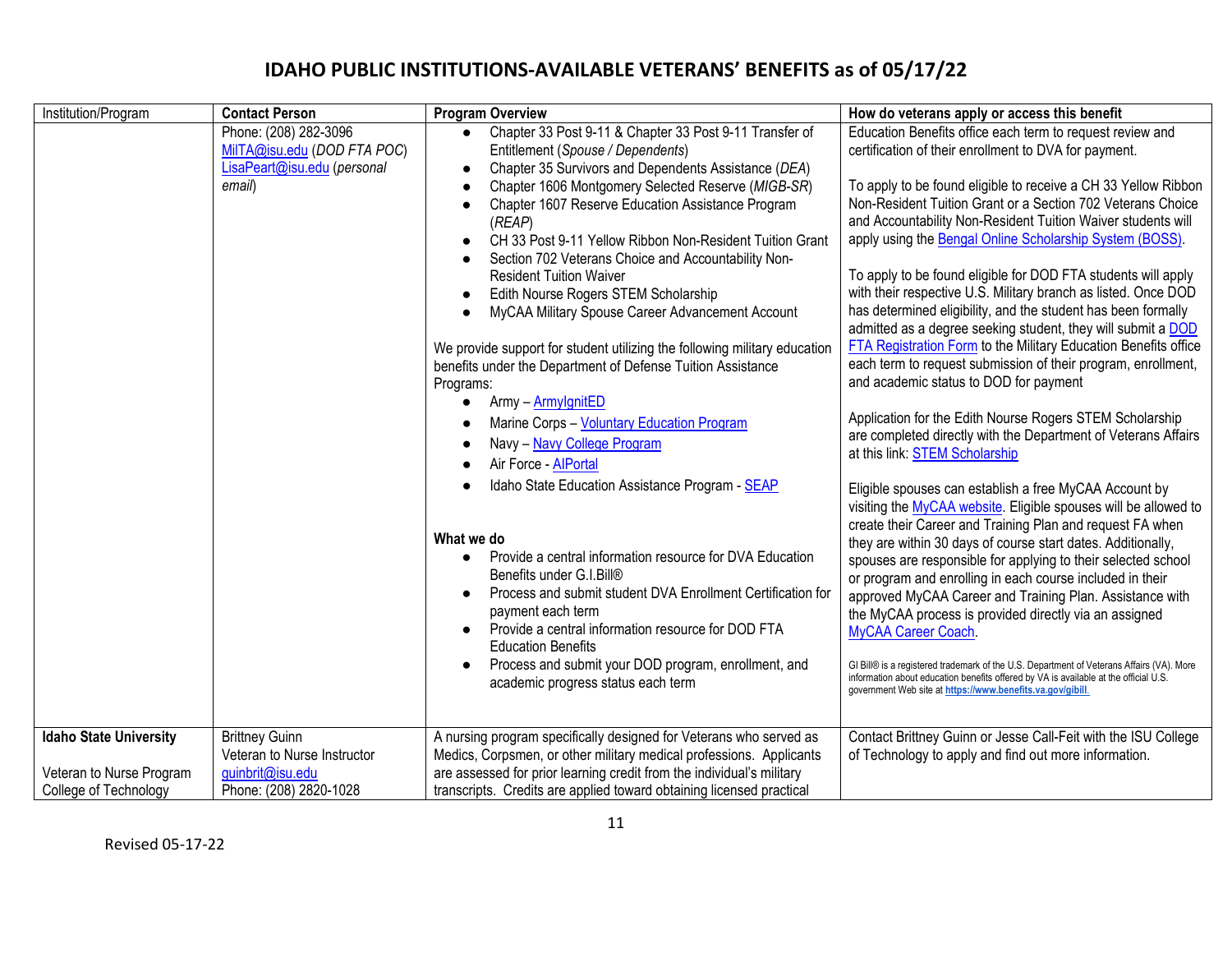| Institution/Program                                                                                                             | <b>Contact Person</b>                                                                                                           | <b>Program Overview</b>                                                                                                                                                                                                                                                                                                                                                                                                                                                                                                                                                                                                                                                                                                                                                                                                                                                                                                                                                                                                                                                                                                                                                                                                                                                                  | How do veterans apply or access this benefit                                                                                                                                                                                                                                                                                                                                                                                                                                                                                                                                                                                                                                                                                                                                                                                                                                                                                                              |
|---------------------------------------------------------------------------------------------------------------------------------|---------------------------------------------------------------------------------------------------------------------------------|------------------------------------------------------------------------------------------------------------------------------------------------------------------------------------------------------------------------------------------------------------------------------------------------------------------------------------------------------------------------------------------------------------------------------------------------------------------------------------------------------------------------------------------------------------------------------------------------------------------------------------------------------------------------------------------------------------------------------------------------------------------------------------------------------------------------------------------------------------------------------------------------------------------------------------------------------------------------------------------------------------------------------------------------------------------------------------------------------------------------------------------------------------------------------------------------------------------------------------------------------------------------------------------|-----------------------------------------------------------------------------------------------------------------------------------------------------------------------------------------------------------------------------------------------------------------------------------------------------------------------------------------------------------------------------------------------------------------------------------------------------------------------------------------------------------------------------------------------------------------------------------------------------------------------------------------------------------------------------------------------------------------------------------------------------------------------------------------------------------------------------------------------------------------------------------------------------------------------------------------------------------|
|                                                                                                                                 | <b>Jesse Call-Feit</b><br>Academic Advisor<br>jessecallfeit@isu.edu                                                             | nurse credentials. Additionally, the program provides a bridge to the<br>ISU Associate Degree Registered Nurse program                                                                                                                                                                                                                                                                                                                                                                                                                                                                                                                                                                                                                                                                                                                                                                                                                                                                                                                                                                                                                                                                                                                                                                   |                                                                                                                                                                                                                                                                                                                                                                                                                                                                                                                                                                                                                                                                                                                                                                                                                                                                                                                                                           |
| <b>Idaho State University</b><br><b>ISU Army ROTC</b><br>Reserve Officers Training<br>Corps<br>http://www.isu.edu/armyro<br>tcl | Names: CPT Goering or<br><b>SFC Parker</b><br>Phone number: 208-282-3754<br>Email: michaelgoering@isu.edu /<br>parkian2@isu.edu | The mission of the ISU Reserve Officer Training Corps (ROTC)<br>program is to train college students to become commissioned officers<br>in the United States Army, Army National Guard, and the United<br>States Army Reserve. To prepare future Army Officers, rigorous<br>instruction is provided in and outside of the classroom to enhance the<br>intellectual, moral, and physical fitness standards of each cadet to<br>prepare them to serve in a variety of capacities as a second<br>lieutenant.<br>The program consists of a voluntary two-year basic course (Freshman<br>and Sophomore - no military obligation) and a two-year advanced<br>course (Junior and Senior) which includes a five-week summer camp<br>prior to the final year. Service veterans are eligible for academic credit<br>(8 hours) and placement in the advanced course if they are classified<br>as academic juniors<br>Whether you're in high school, college or already in the Army, you can<br>become an Officer in today's Army through joining ROTC.<br><b>SCHOLARSHIPS AVAILABLE</b><br>-Four year Army ROTC Scholarship<br>-Three year ROTC<br>-Two year ROTC<br>-Guaranteed Reserve Forces Duty (GRFD)<br>-Two year Dedicated Guard Scholarship<br>-Army ROTC Nursing Program/ and Scholarship | Once you enroll at ISU you will have access to BengalWeb.<br>Through BengalWeb you can sign up and build your class<br>schedule. ROTC classes are under the Military Science and<br>Leadership section and are held on the Pocatello Campus.<br>Freshmen begin their journey with the 1000 level classes<br>(1101 Leadership and Personal Development class). Students<br>in Veterans status are not required but can enroll in basic<br>course (Freshmen and Sophomores) but may elect to for<br>additional ROTC financial benefits.<br>ROTC also offers course titles that allow veterans to apply<br>service related credits towards their general education<br>requirements regardless of if they are enrolled in ROTC.<br>Any questions or concerns can be directed to the Military<br>Science department listed below:<br>CPT Mike Goering at 208-282-3754 or<br>SFC Ian Parker at 208-282-3061<br>Email: michaelgoering@isu.edu / parkian2@isu.edu |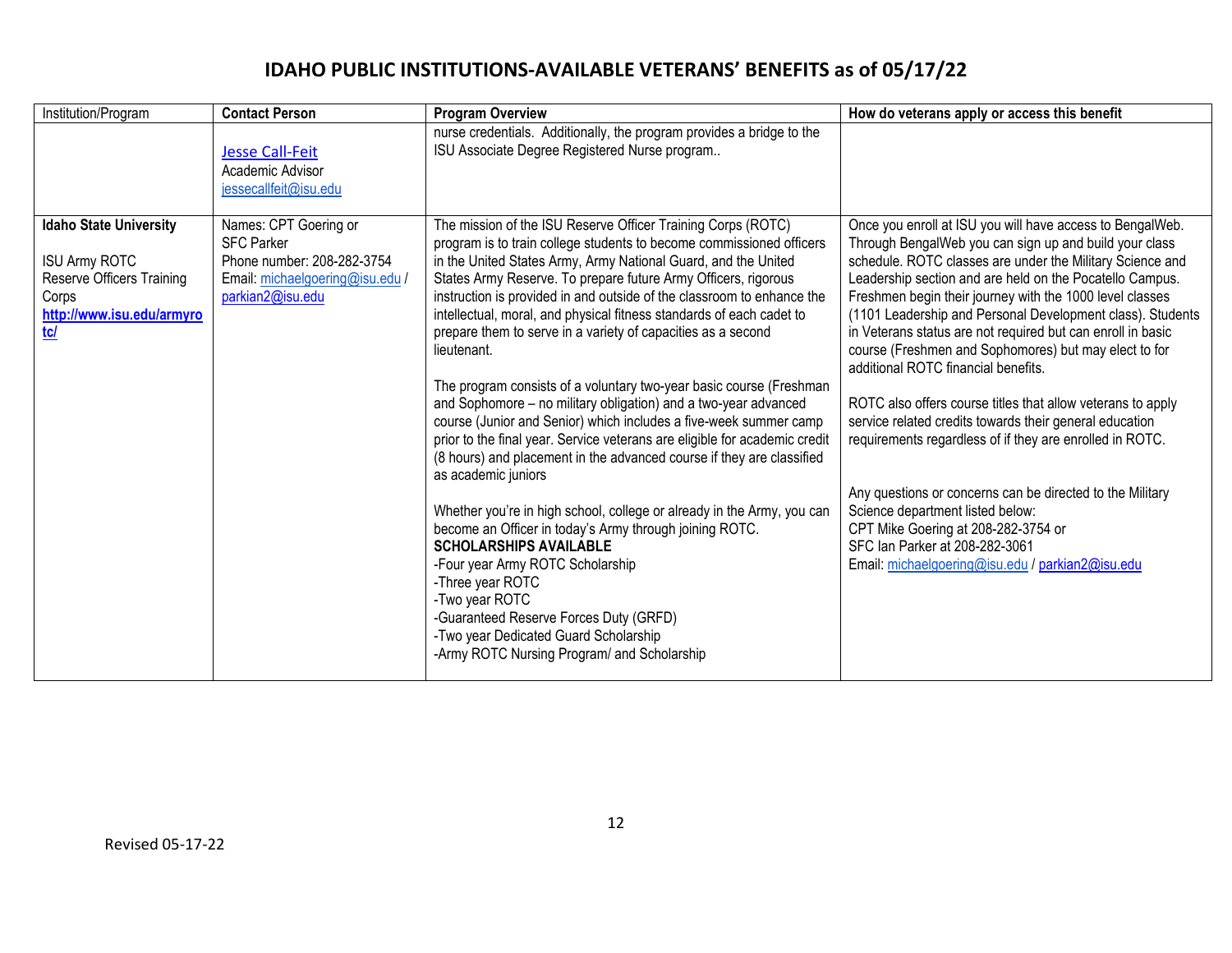| Institution/Program              | <b>Contact Person</b>           | <b>Program Overview</b>                                                 | How do veterans apply or access this benefit                       |
|----------------------------------|---------------------------------|-------------------------------------------------------------------------|--------------------------------------------------------------------|
| <b>Lewis Clark State College</b> | Vanessa Stedman, Coordinator of | The Veterans Network aims to bring servicemembers, Veterans, and        | Meetings on campus are announced to the student population         |
| (LCSC)                           | Veterans' Services              | military dependents together to share experiences and to provide        | and an invite is emailed to VA education beneficiaries.            |
|                                  | Veteran's Resource Center       | common information and activities.                                      |                                                                    |
| <b>LCSC Veterans Network</b>     | (208) 792-2473                  |                                                                         | http://www.lcsc.edu/veterans/                                      |
|                                  |                                 |                                                                         | http://www.lcsc.edu/studentclubs/clubdetails.asp?id=26             |
|                                  | veterans@lcsc.edu               |                                                                         |                                                                    |
|                                  | vmstedman@lcsc.edu              |                                                                         |                                                                    |
| <b>Lewis Clark State College</b> | Vanessa Stedman, Coordinator of | The LC State Veterans' Services office strives to make it as easy as    | Apply for benefits via <b>www.gibill.va.gov</b> and visit with the |
| (LCSC)                           | Veterans' Services              | possible for servicemembers, Veterans, and their dependents to go to    | Veterans' Coordinator on campus.                                   |
|                                  | Veteran's Resource Center       | college. We'll help you with applying for admission, pursuing financial |                                                                    |
| VA Education Services            | (208) 792-2473                  | aid, finding classes that meet your needs, and navigating VA            | http://www.lcsc.edu/veterans/                                      |
|                                  |                                 | education benefits. The Veterans' Resource Center on campus offers      |                                                                    |
|                                  | veterans@lcsc.edu               | availability of computers, an all-in-one printer, office supplies, an   |                                                                    |
|                                  | vmstedman@lcsc.edu              | information board, and free coffee.                                     |                                                                    |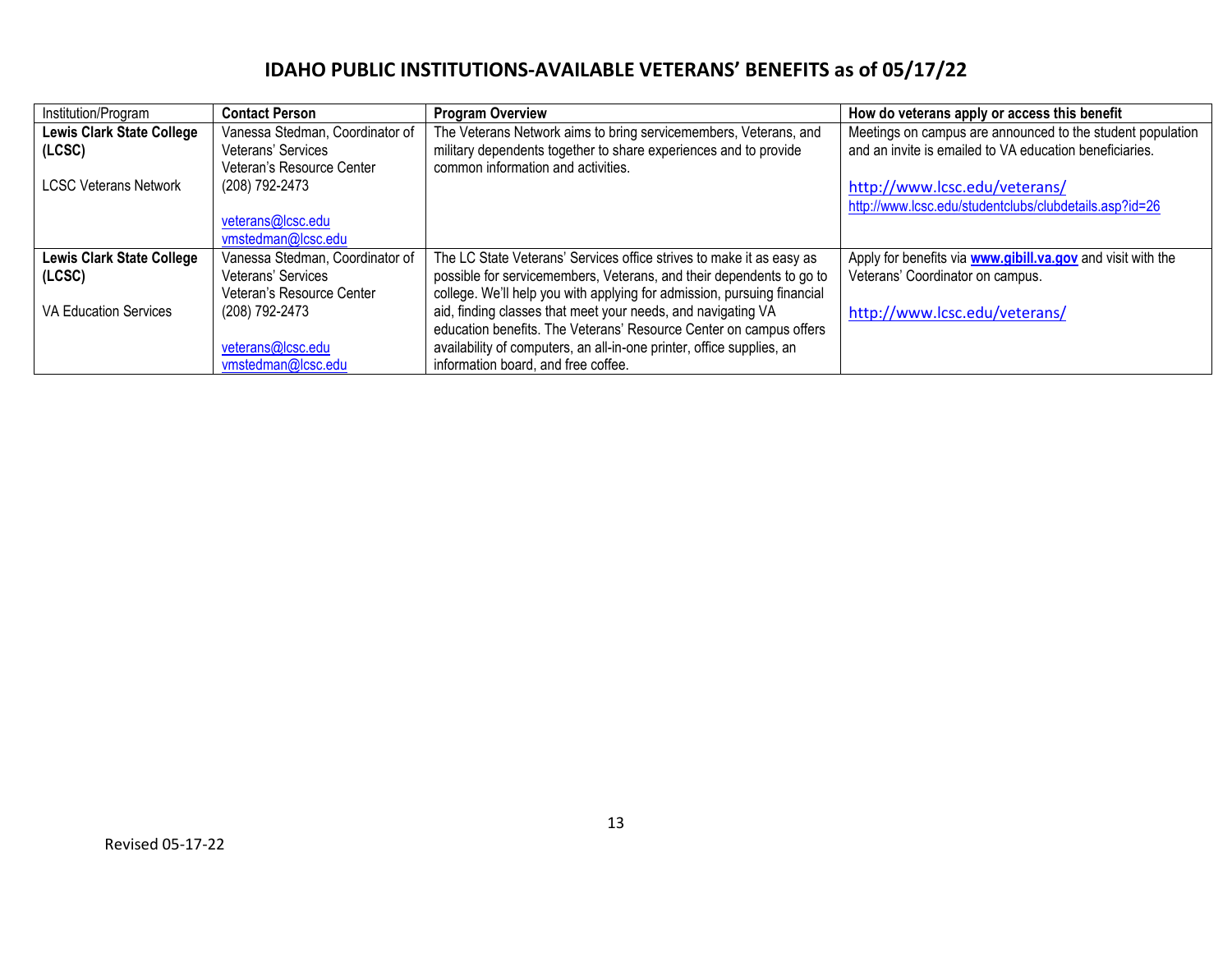| North Idaho College (NIC)<br>Veteran & Military Family<br>Services | Greg Eaton<br>Veteran & Military Family<br>Services Advisor<br>$(208)$ 666-8027                                       | North Idaho College Veterans & Military Family Services Office is<br>committed to supporting the unique needs of those who have served,<br>are currently serving, and military dependents in defining and achieving<br>their educational, personal and career goals.                                                                | In Person: We are located on the Main NIC Campus (1000 W)<br>Garden Ave, Coeur d'Alene) in the Edminster Student Union<br>Building on the Lower Level, Room 013. |
|--------------------------------------------------------------------|-----------------------------------------------------------------------------------------------------------------------|-------------------------------------------------------------------------------------------------------------------------------------------------------------------------------------------------------------------------------------------------------------------------------------------------------------------------------------|------------------------------------------------------------------------------------------------------------------------------------------------------------------|
|                                                                    | greg.eaton@nic.edu                                                                                                    |                                                                                                                                                                                                                                                                                                                                     | By Phone: We can be reached at: (208)929-4028                                                                                                                    |
|                                                                    | Kecia Siegel<br>Veteran Services Coordinator/<br>School Certifying Official<br>(208) 769-3281<br>kecia.siegel@nic.edu | Support is also available for our NIC Campuses at:<br>NIC Parker Technical Education Center - Rathdrum<br>NIC Sandpoint Center - Sandpoint<br>NIC College Training and Community Ed Center - Post Falls<br>Coeur d'Alene Tribal Center<br>See our Veterans Resource Center section for all the services and<br>resources available. | Online: www.nic.edu/veterans (website)<br>VetCenter@nic.edu (VRC email)<br>We are open Monday - Thursday 0730 to 1700, and<br>Friday 0730 to 1430.               |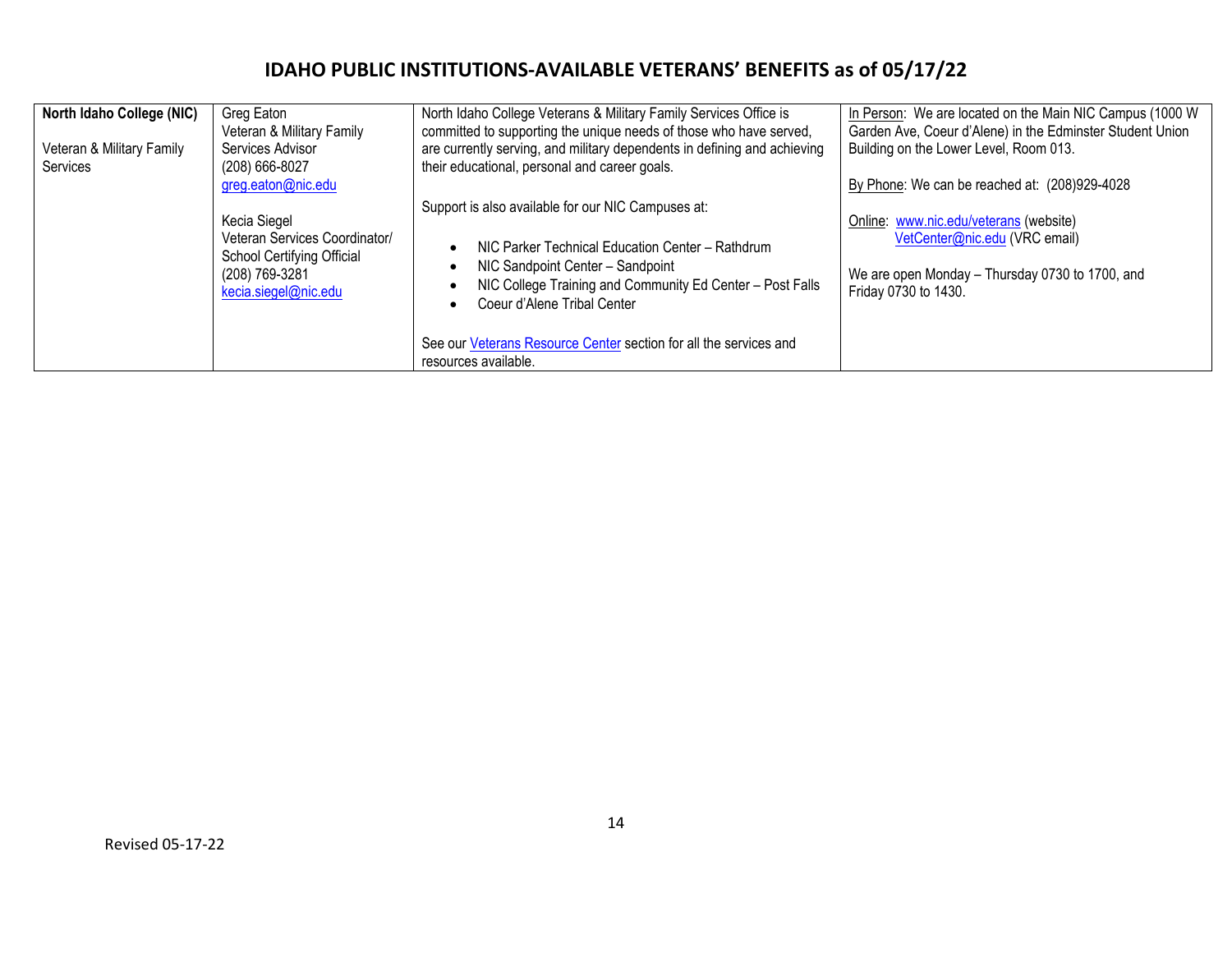| North Idaho College (NIC)<br>Veterans Resource Center | Greg Eaton<br>Veteran & Military Family<br>Services Advisor<br>(208) 666-8027<br>greg.eaton@nic.edu<br>Kecia Siegel<br>Veteran Services Coordinator/<br>School Certifying Official<br>(208) 769-3281<br>kecia.siegel@nic.edu | The Veterans Resource Center (VRC) provides a valuable one-stop<br>environment for student veterans and military family members. VRC<br>services range from admissions, registration and academic advising<br>assistance, to accessing educational and VA information, computer lab<br>access, career exploration tools and many other resources, as well as a<br>place to relax, study or socialize. The VRC has:<br>Veterans & Military Family Services Advisor and Veterans<br>$\bullet$<br><b>Coordinator Offices</b><br>Lounge Area with refrigerator, microwave, and coffee<br>$\bullet$<br>Computer Lab with free printer access<br>$\bullet$<br>Study tables<br>$\bullet$<br>GI Bill®, Admissions, Academic & Career Information<br>$\bullet$<br>Transfer liaison/support to follow on 4-yr Idaho and Regional<br>$\bullet$<br>Colleges and Universities to assist with a smooth transition<br>Campus and Local Area reference material<br>$\bullet$<br>News on local area Veterans Events<br>$\bullet$<br>Area contacts for support beyond college<br>$\bullet$<br>Liaison with TRIO and Disability Support Services<br>$\bullet$<br>Regular visits by Spokane Vet Center Counselor<br>$\bullet$<br>On Campus Resources<br><b>Career Services</b><br>$\bullet$<br><b>Advising Services</b><br>$\bullet$<br><b>TRIO Student Support Services</b><br>$\bullet$<br><b>Cardinal Learning Commons / Tutoring</b><br>$\bullet$<br><b>Math Education Center</b><br>$\bullet$<br><b>Writing Center</b><br>$\bullet$<br><b>Disability Support Services</b><br>® GI Bill® is a registered trademark of the U.S. Department of Veterans<br>Affairs (VA). | Veterans, Active Duty/Reserve/Guard members, and their<br>families can access the support services available in the<br>Veterans Resource Center anytime during business hours.<br>We welcome Walk-Ins as well as phone queries and consults,<br>and e-mail inquiries.<br>Business hours are:<br>Monday through Thursday 0730 to 1700; and,<br>Friday 0730 to 1430.<br>Phone: (208)929-4028<br>E-mail: VetCenter@nic.edu<br><b>Community Veteran Partnerships/Resources:</b><br>American Legion<br><b>DAR</b><br><b>DAV</b><br>$\bullet$<br>Eastern Washington Veterans Task Force<br>$\bullet$<br>Kootenai County VSO<br>$\bullet$<br>Kootenai County Veterans Council<br>$\bullet$<br>Newby-Ginnings of North Idaho<br>$\bullet$<br>North Idaho Veterans Stand Down<br>VetCenter of Spokane<br><b>VFW</b><br>Other area Veteran Service Organizations |
|-------------------------------------------------------|------------------------------------------------------------------------------------------------------------------------------------------------------------------------------------------------------------------------------|--------------------------------------------------------------------------------------------------------------------------------------------------------------------------------------------------------------------------------------------------------------------------------------------------------------------------------------------------------------------------------------------------------------------------------------------------------------------------------------------------------------------------------------------------------------------------------------------------------------------------------------------------------------------------------------------------------------------------------------------------------------------------------------------------------------------------------------------------------------------------------------------------------------------------------------------------------------------------------------------------------------------------------------------------------------------------------------------------------------------------------------------------------------------------------------------------------------------------------------------------------------------------------------------------------------------------------------------------------------------------------------------------------------------------------------------------------------------------------------------------------------------------------------------------------------------------------------------------------------------------------------------------------|--------------------------------------------------------------------------------------------------------------------------------------------------------------------------------------------------------------------------------------------------------------------------------------------------------------------------------------------------------------------------------------------------------------------------------------------------------------------------------------------------------------------------------------------------------------------------------------------------------------------------------------------------------------------------------------------------------------------------------------------------------------------------------------------------------------------------------------------------------|
| North Idaho College (NIC)<br>Veterans Club            | Greg Eaton<br>Veteran & Military Family<br>Services Advisor<br>(208) 666-8027<br>greg.eaton@nic.edu                                                                                                                          | The NIC Veterans Club's mission is to support students who have<br>served or are serving in the Armed Forces by providing shared<br>understandings, opportunities for social activities, resources, tools, and<br>lessons learned to reduce/overcome barriers that could prevent us from<br>achieving our higher education and career goals.                                                                                                                                                                                                                                                                                                                                                                                                                                                                                                                                                                                                                                                                                                                                                                                                                                                                                                                                                                                                                                                                                                                                                                                                                                                                                                           | The NIC Veterans Club meets the last Tuesday of each month<br>school is in session to discuss issues, plan outings, and build<br>comradery in a supportive environment.                                                                                                                                                                                                                                                                                                                                                                                                                                                                                                                                                                                                                                                                                |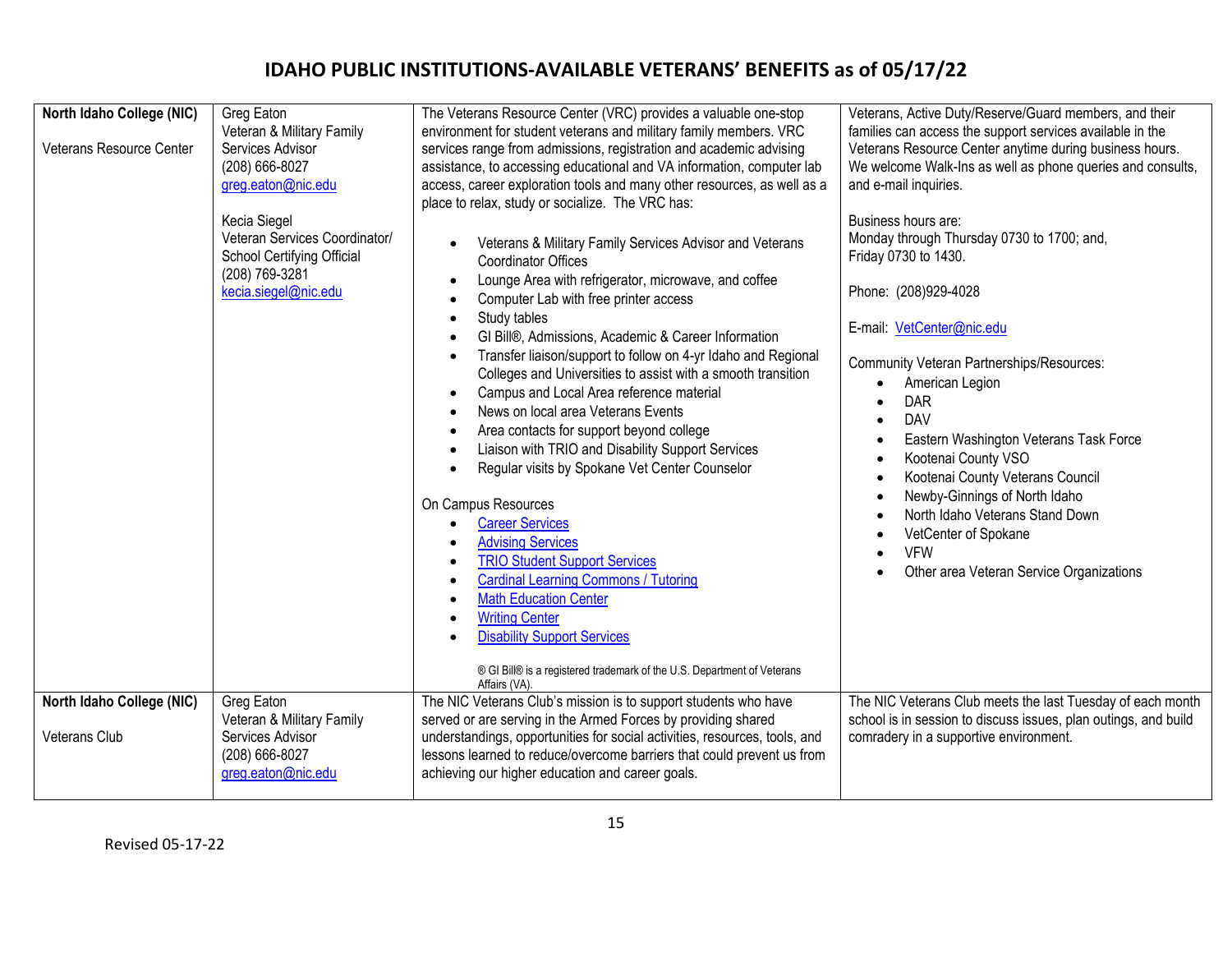| <b>North Idaho College (NIC)</b><br>Veterans Benefits<br>(VA Education Benefits) | Kecia Siegel<br>Veteran Services Coordinator/<br>School Certifying Official<br>(208) 769-3281<br>kecia.siegel@nic.edu | The Veterans Coordinator / School Certifying Official provides<br>assistance to eligible veterans and military dependent students to<br>understand their VA education benefits, applying for the benefits, and<br>navigating the processes of NIC Admissions and Enrollment. | Students eligible for benefits should contact the Veterans<br>Coordinator at least eight weeks prior to the beginning of the<br>semester to assure timely submission of their claims.<br>VA Benefit counselors are directly available to each veteran by<br>phone through the VA Regional Office in Boise at 1-800-827-<br>1000; or call the Department of Veterans Affairs at 1-888-442- |
|----------------------------------------------------------------------------------|-----------------------------------------------------------------------------------------------------------------------|------------------------------------------------------------------------------------------------------------------------------------------------------------------------------------------------------------------------------------------------------------------------------|-------------------------------------------------------------------------------------------------------------------------------------------------------------------------------------------------------------------------------------------------------------------------------------------------------------------------------------------------------------------------------------------|
|                                                                                  |                                                                                                                       |                                                                                                                                                                                                                                                                              | 4551                                                                                                                                                                                                                                                                                                                                                                                      |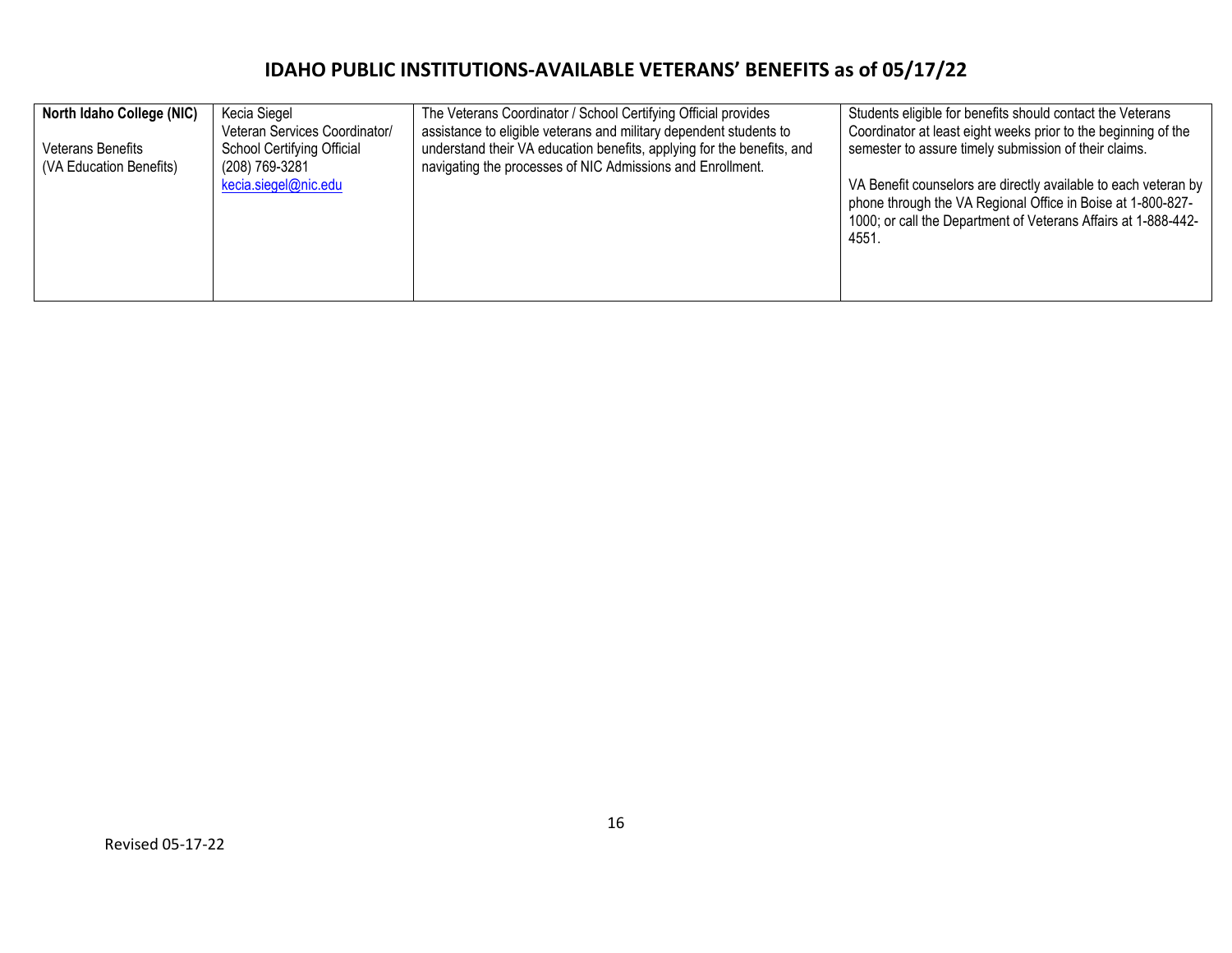| Institution/Program                                                                                                             | <b>Contact Person</b>                                                                                                                                                                    | <b>Program Overview</b>                                                                                                                                                                                                                                                                                                                                                                                                                                                                                                                                                                                                                                                                                                                                                                                                                                                                 | How do veterans apply or access this benefit                                                                                                                                                                                                                                                                                                                             |
|---------------------------------------------------------------------------------------------------------------------------------|------------------------------------------------------------------------------------------------------------------------------------------------------------------------------------------|-----------------------------------------------------------------------------------------------------------------------------------------------------------------------------------------------------------------------------------------------------------------------------------------------------------------------------------------------------------------------------------------------------------------------------------------------------------------------------------------------------------------------------------------------------------------------------------------------------------------------------------------------------------------------------------------------------------------------------------------------------------------------------------------------------------------------------------------------------------------------------------------|--------------------------------------------------------------------------------------------------------------------------------------------------------------------------------------------------------------------------------------------------------------------------------------------------------------------------------------------------------------------------|
| University of Idaho (UI)<br>General James F. Amos<br>Veterans Center (also<br>known as Military and<br>Veteran Services Office) | Jason Nierman<br>(208) 885-6229<br>jnierman@uidaho.edu<br><b>Billy Reeves II</b><br>(208) 885-7979<br>pekie@uidaho.edu<br><b>Matthew Barber</b><br>(208) 885-7989<br>mjbarber@uidaho.edu | University of Idaho, General James F. Amos Veterans Center in<br>Living/Learning Center #3 has multiple "hub" functions including:<br>Military and Veterans Advisor reporting to the Director, Military<br>and Veteran Services<br>GI Bill certifying and assistance (all 5 chapters)<br>$\bullet$<br>Referral office to/for other UI services and support to/for<br>$\bullet$<br>veterans, e.g., Counseling & Testing Center, Financial Aid<br>Office, Student Accounts, Admissions and Registrar's offices,<br>and Academic Coaching and Advising.<br>Referral office to/for local and regional VA services other than<br>$\bullet$<br>GI Bill as well as to community partners supporting our<br>veterans including veterans' service organizations and<br>businesses<br>Student Veterans of America (SVA) UI chapter office and resource room<br>in shared space.                   | Drop in or call for specific appointments/services<br>Mon-Fri 8:00 a.m. to 5:00 p.m.<br>Email Military and Veterans Service Office at<br>veterans@uidaho.edu<br>Website: http://www.uidaho.edu/dos/veteransaffairs<br>Other:<br>Military and Veteran Services is located in<br>Living/Learning Center #3 across the street from the<br><b>Student Recreation Center.</b> |
| University of Idaho (UI)<br>Operation Education (OpEd)<br>University of Idaho (UI)                                              | Jason Nierman<br>(208) 885-6229<br>jnierman@uidaho.edu<br>Jason Nierman                                                                                                                  | Operation Education is a leading scholarship and assistance program<br>for disabled military veterans and/or their spouses. It is available to<br>military personnel who have sustained permanent disability (that impacts<br>function of one or more major life activities) while serving our nation<br>since September 11, 2001. The program offers a comprehensive<br>package with three vital components that are customized to meet the<br>individual's (or family's) needs. Each individualized plan addresses the<br>academic, home and social, and financial challenges the veteran may<br>encounter during his or her transition back to civilian and higher<br>education life. Priority is given to Idaho residents and to those whose<br>injury and disability result from action in a combat zone.<br>The Military Appreciation Scholarship is established to significantly | Access a downloadable application form from the Operation<br>Education Website. Complete a hardcopy and mail to the<br>University of Idaho.<br>www.uidaho.edu/OperationEducation<br>Contact Jason Nierman or Ken Pekie to see if you qualify. No                                                                                                                         |
| <b>Military Appreciation</b><br>Scholarship                                                                                     | (208) 885-6229<br>jnierman@uidaho.edu                                                                                                                                                    | reduce or eliminate costs to students using Federal Tuition Assistance<br>for online programs. The University of Idaho will meet up to what FTA<br>pays for tuition and fees, without exceeding the total cost of attending.                                                                                                                                                                                                                                                                                                                                                                                                                                                                                                                                                                                                                                                            | scholarship application is necessary. The review will be<br>conducted to see if you meet the criteria.<br>https://www.uidaho.edu/current-<br>students/veterans-assistance/current-<br>students/military-appreciation-scholarship                                                                                                                                         |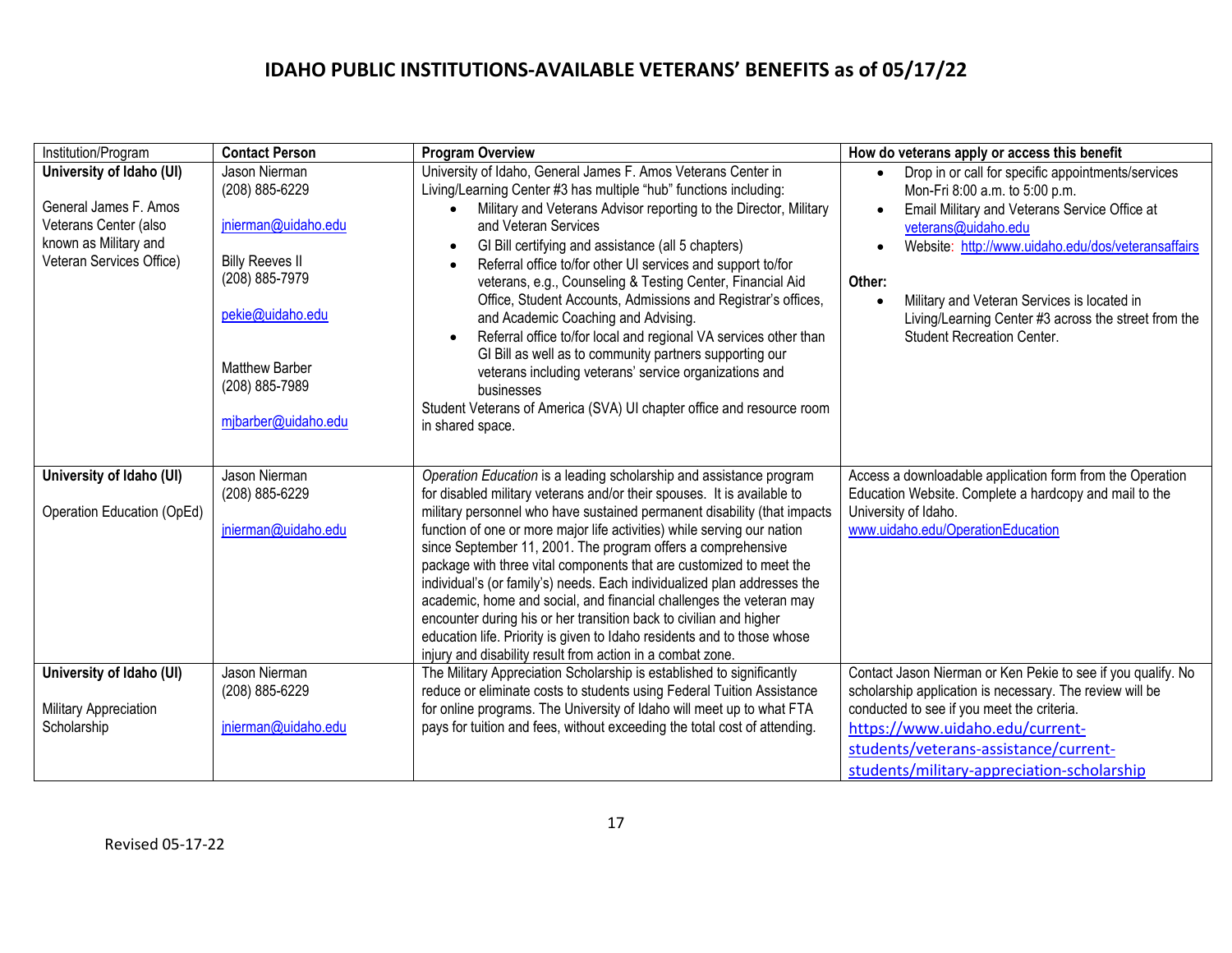|                               | Jason Nierman         |                                                                                                                                                   |                                                                                                           |
|-------------------------------|-----------------------|---------------------------------------------------------------------------------------------------------------------------------------------------|-----------------------------------------------------------------------------------------------------------|
| University of Idaho (UI)      | (208) 885-6229        | The University sponsors/conducts several events/observances each<br>year in honor of our military personnel/veterans to include:                  | Veterans and many, many others across the University<br>participate in the planning and support for these |
| Recurring                     |                       | Military Appreciation Day, a daylong event in conjunction with<br>$\bullet$                                                                       | functions/observances. Invitations are proffered, both formal                                             |
| Activities/Functions in       | jnierman@uidaho.edu   | a home football game every fall (date varies). ROTC and                                                                                           | and advertised more generally.                                                                            |
| Support of Veterans & Their   |                       | Athletic Departments together with SEM and the President's                                                                                        |                                                                                                           |
| Families                      |                       | Office plan year-around for this event to honor University and                                                                                    | The "command climate" for supporting veterans and their                                                   |
|                               |                       | surrounding community veterans and their families.                                                                                                | families at the University of Idaho is second to none, starting                                           |
|                               |                       | POW/MIA Recognition Day, an annual September full<br>$\bullet$                                                                                    | at the top and permeating down and across all business units                                              |
|                               |                       | combined ROTC cadre (Army, Navy/Marine, and Air Force)                                                                                            | and organizations, including non-veteran students. There is                                               |
|                               |                       | ceremony.                                                                                                                                         | never a doubt that our veterans are supported, honored, and                                               |
|                               |                       | Veterans Day activities and observances including a program                                                                                       | appreciated and that we are not only an official nationally                                               |
|                               |                       | honoring veterans' (and families') sacrifices, a wreath-laying                                                                                    | recognized "Military-Supportive Institution," but more                                                    |
|                               |                       | ceremony on the steps of War Memorial Gymnasium, and a                                                                                            | importantly, a safe-haven for our veterans transitioning and                                              |
|                               |                       | Veterans Day recognition dinner and ceremony hosted in the                                                                                        | reintegrating back from their military service into the different                                         |
|                               |                       | Pitman Center Ballroom for University and community                                                                                               | and challenging higher education culture.                                                                 |
|                               |                       | veterans/family members. The President and other University                                                                                       |                                                                                                           |
|                               |                       | leaders attend and/or participate in all these events.                                                                                            |                                                                                                           |
| University of Idaho (UI)      | Aaron Cloutier        | Vets UI promotes the well-being and ensures the welfare of student                                                                                | Through the UI Military and Veterans Service Office or through                                            |
|                               | <b>Club President</b> | veterans as they transition from military life to civilian life while seeking a                                                                   | accessing the SVA Website and/or UI Veterans Facebook                                                     |
| Veterans at the University of | (208) 885-7989        | college degree. An official school club recognized by the ASUI, the                                                                               | page, or through referral by other student veterans or the                                                |
| Idaho (Vets UI), a member     |                       | Veterans at the University of Idaho aims to recognize veterans as                                                                                 | veterans advisors. Services include peer advising,                                                        |
| chapter of Student Veterans   | uiveterans@gmail.com  | unique students, and to provide them with beneficial resources and                                                                                | counseling, and support as well as fellow veteran academic                                                |
| of America (SVA)              |                       | information. Additionally, they offer veterans of all branches an                                                                                 | tutoring/help. Vets UI club meetings are every other week                                                 |
|                               |                       | opportunity to meet fellow veterans. Their goal is to maintain those                                                                              | throughout the fall and spring semesters. Club activities                                                 |
|                               |                       | bonds formed while in uniform so veterans can come together and                                                                                   | include special event support like Veterans Day, Military                                                 |
|                               |                       | socialize and be with other UI students who share similar life                                                                                    | Appreciation Day, Memorial Day, and other aperiodic                                                       |
|                               |                       | experiences. Not only for student veterans, faculty and staff members of                                                                          | university and local community functions. An annual                                                       |
|                               |                       | the University of Idaho who are also veterans are welcomed and                                                                                    | philanthropic fund-raising event is sponsored by the Club.                                                |
|                               |                       | included. Officers of the club have represented all 5 military services.<br>The club office is within the Military and Veterans Service Center in | https://www.facebook.com/VetsUI                                                                           |
|                               |                       | Living/Learning Center #3                                                                                                                         |                                                                                                           |
| University of Idaho (UI)      | Jason Nierman         | UI has three dedicated Veterans Advisors. The duties, functions, and                                                                              | Drop in or call for specific appointments/services Mon-Fri 8:00                                           |
|                               | (208) 885-6229        | responsibilities of and provided by the Veterans Advisors include:                                                                                | a.m. to 5:00 p.m.; Email veterans@uidaho.edu, call (208)                                                  |
| GI Bill & Other Veterans      |                       | Serve as GI Bill School Certifying Officials (SCO) to the<br>$\bullet$                                                                            | 885-7989/7979, or access Veterans Assistance Office Website                                               |
| <b>Advisor Services</b>       | jnierman@uidaho.edu   | Veterans Administration for all GI Bill chapters (30, 31, 33, 35,                                                                                 | at https://www.uidaho.edu/current-students/veterans-                                                      |
|                               |                       | and 1606).                                                                                                                                        | assistance                                                                                                |
|                               | <b>Bill Reeves II</b> | Collaborate with VA Chapter 31 (Veterans Readiness and<br>$\bullet$                                                                               |                                                                                                           |
|                               | (208) 885-7979        | Employment) counselors and case managers throughout                                                                                               |                                                                                                           |
|                               |                       |                                                                                                                                                   |                                                                                                           |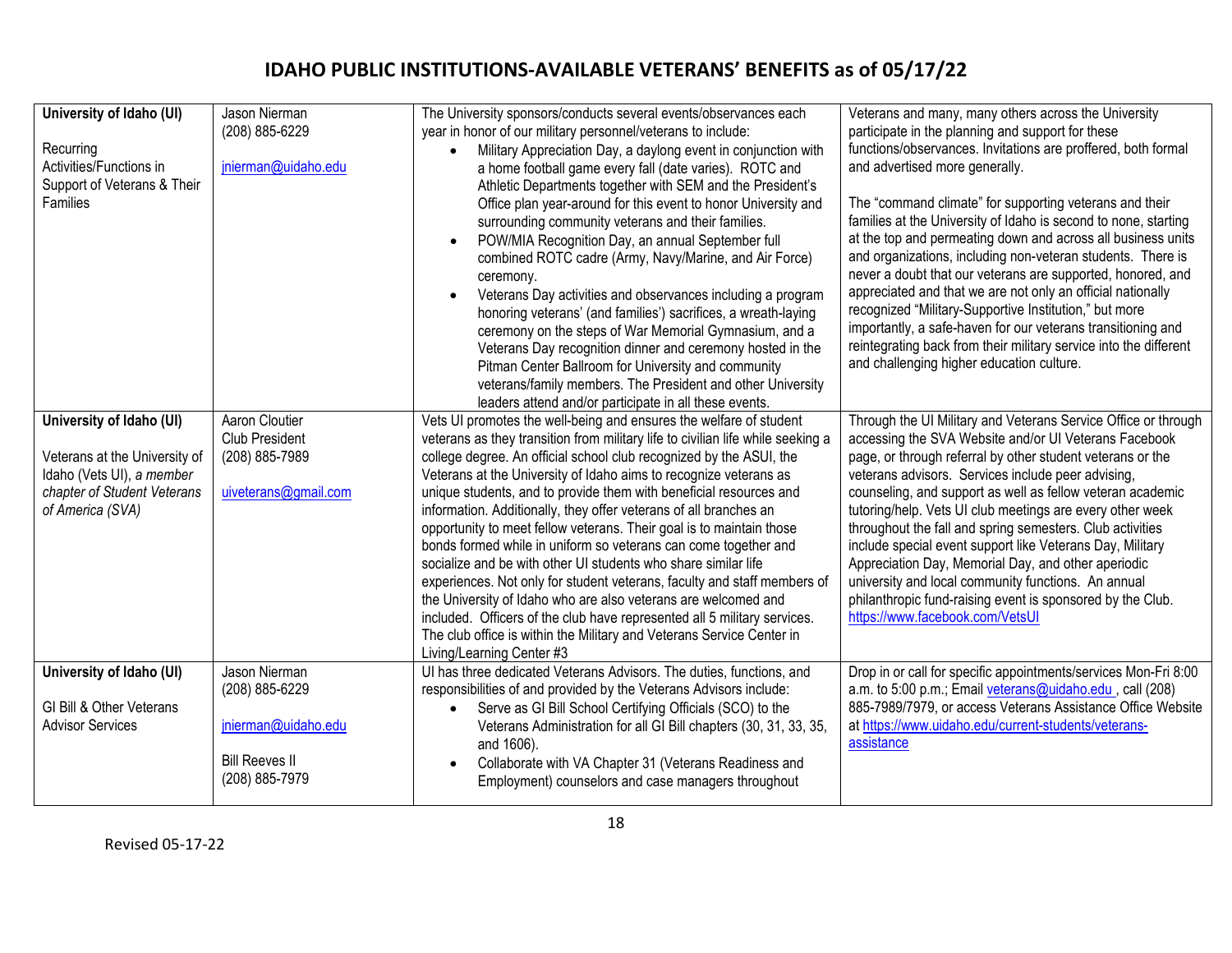|                               | pekie@uidaho.edu<br><b>Matthew Barber</b><br>(208) 885-7989<br>mjbarber@uidaho.edu | Idaho and in neighboring states to ensure University support<br>and service delivery.<br>Provide advice, guidance, and/or referral to authoritative<br>resources for prospective and current GI Bill student (and<br>occasional faculty and/or staff) veterans, including external<br>inquiries from active duty/Reserve/Guard service members<br>worldwide.<br>Serve as co-advisor for student Veterans Club.<br>Coordinate/collaborate with Student Financial Aid and the VA<br>to participate in the VA Chapter 33 (Post 9/11 GI Bill) Yellow<br>Ribbon Program; currently 15 Spr-21 students (75 slots)<br>receiving 100% "waiver" of their full out-of-state tuition, now<br>with 75 quotas/slots, the most of any Idaho IHL.<br>Manage (determine and approve eligibility and award) Choice<br>$\bullet$<br>Act, Section 702 qualifying Veterans/Dependents out-of-state<br>tuition waivers.<br>Provide internal referrals to co-located UI Academic Support,<br>$\bullet$<br>Disability Support, and Career Services Support offices;<br>provide additional referrals to/for other UI services and support<br>to/for veterans, e.g. Counseling & Testing Center, Financial<br>Aid Office, Admissions and Registrar's offices, and Academic<br>Advising and Coaching.<br>Provide referrals to/for local and regional VA services other<br>$\bullet$<br>than GI Bill as well as to community partners supporting our<br>veterans including veterans' service organizations and<br>businesses.<br>Advocate for and facilitate services and understanding<br>$\bullet$<br>University-wide for veterans' unique<br>situations/needs/challenges/barriers.<br>Serve as Operation Education Scholarship Committee Chair<br>and OpEd Services Coordinator. |                                                  |
|-------------------------------|------------------------------------------------------------------------------------|----------------------------------------------------------------------------------------------------------------------------------------------------------------------------------------------------------------------------------------------------------------------------------------------------------------------------------------------------------------------------------------------------------------------------------------------------------------------------------------------------------------------------------------------------------------------------------------------------------------------------------------------------------------------------------------------------------------------------------------------------------------------------------------------------------------------------------------------------------------------------------------------------------------------------------------------------------------------------------------------------------------------------------------------------------------------------------------------------------------------------------------------------------------------------------------------------------------------------------------------------------------------------------------------------------------------------------------------------------------------------------------------------------------------------------------------------------------------------------------------------------------------------------------------------------------------------------------------------------------------------------------------------------------------------------------------------------------------------------------------------------|--------------------------------------------------|
| University of Idaho (UI)      | Delora Shoop                                                                       | Processes military submitted and authorized Tuition Assistance                                                                                                                                                                                                                                                                                                                                                                                                                                                                                                                                                                                                                                                                                                                                                                                                                                                                                                                                                                                                                                                                                                                                                                                                                                                                                                                                                                                                                                                                                                                                                                                                                                                                                           |                                                  |
| Military Tuition Assistance & | Director, Accounts Receivable                                                      | ("TA") requests and payments; receives and processes all VA payments                                                                                                                                                                                                                                                                                                                                                                                                                                                                                                                                                                                                                                                                                                                                                                                                                                                                                                                                                                                                                                                                                                                                                                                                                                                                                                                                                                                                                                                                                                                                                                                                                                                                                     |                                                  |
| VA Education Payment          |                                                                                    | and refunds directly from/to the VA for Post 9/11 students and Chapter<br>31 Vocational Rehabilitation veterans.                                                                                                                                                                                                                                                                                                                                                                                                                                                                                                                                                                                                                                                                                                                                                                                                                                                                                                                                                                                                                                                                                                                                                                                                                                                                                                                                                                                                                                                                                                                                                                                                                                         |                                                  |
| Processing                    | (208) 885-6539<br>deloras@uidaho.edu                                               |                                                                                                                                                                                                                                                                                                                                                                                                                                                                                                                                                                                                                                                                                                                                                                                                                                                                                                                                                                                                                                                                                                                                                                                                                                                                                                                                                                                                                                                                                                                                                                                                                                                                                                                                                          |                                                  |
| University of Idaho (UI)      | Jason Nierman<br>(208) 885-6229                                                    | ROTC (Reserve Officer Training Corps is a comprehensive leadership<br>course offered on the University of Idaho campus. During classes,                                                                                                                                                                                                                                                                                                                                                                                                                                                                                                                                                                                                                                                                                                                                                                                                                                                                                                                                                                                                                                                                                                                                                                                                                                                                                                                                                                                                                                                                                                                                                                                                                  | Army: https://www.uidaho.edu/academics/army-rotc |